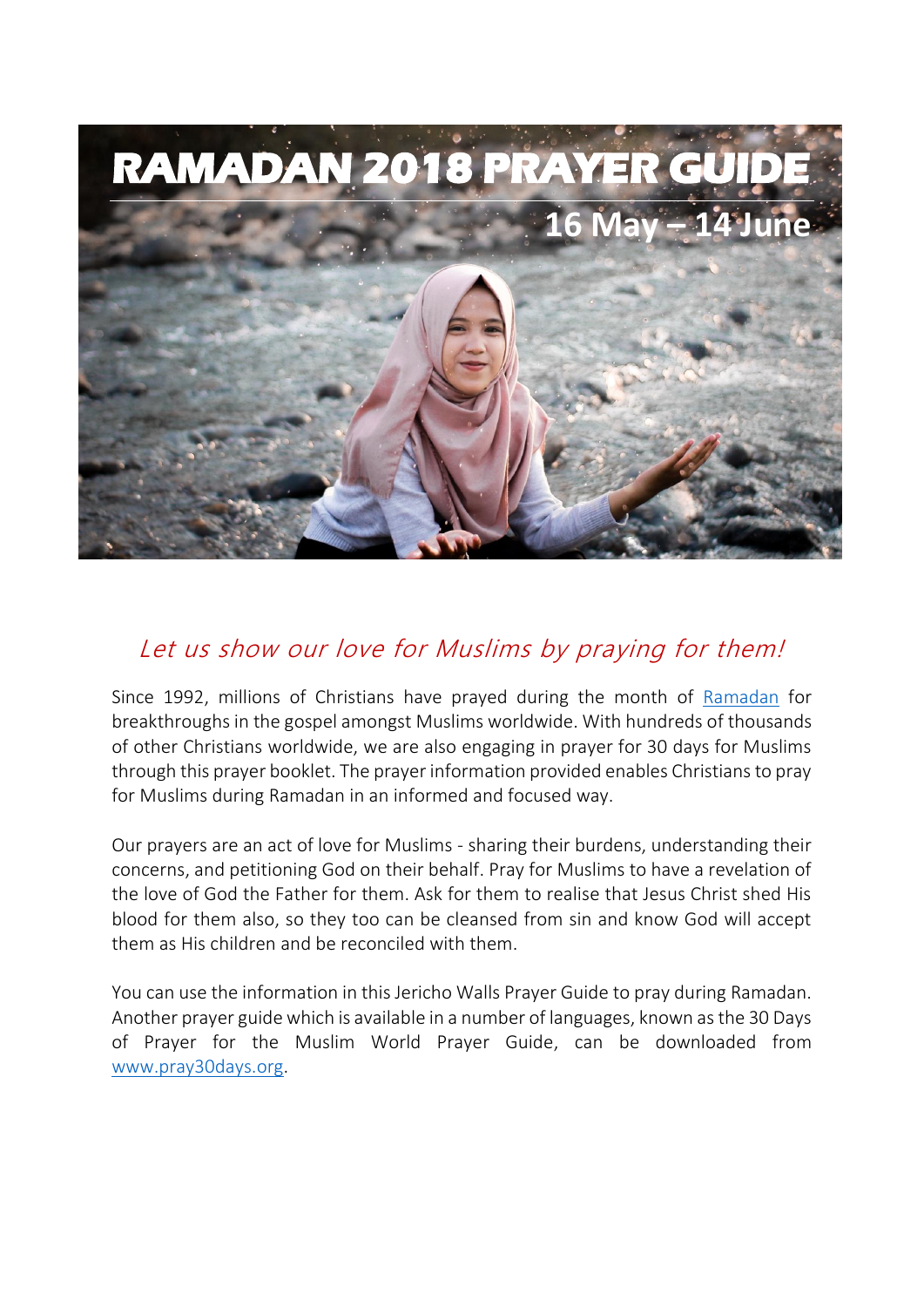# Day 1: Honour killings 16 May 16 May 16 May 16 May 16 May 16 May 16 May 16 May 16 May 16 May 16 May 16 May 16 May 16 May 16 May 16 May 16 May 16 May 16 May 16 May 16 May 16 May 16 May 17 May 17 May 17 May 17 May 17 May 17

*Now brother will deliver up brother to death, and a father his child, and children will rise against parents and cause them put to death. And you will be hated by all for My name's sake. But he who endures to the end will be saved.* (Matthew 10:21-22).

[Honour killings](https://en.wikipedia.org/wiki/Honor_killing) (or shame killings) are quite common in Islam. Honour killings occur when someone has violated the principles of a community or religion and brought shame or dishonour on the family. For example, a woman refusing to enter an arranged marriage, or being in a relationship that is disapproved of by the family, having sex outside marriage, being the victim of rape, dressing in inappropriate ways, engaging in non-heterosexual relations, or renouncing Islam.

When a Muslim converts to Christianity, they may be beaten, chased out of the home and ostracised by the family. In the Middle East and Southeast Asia, but increasingly in Western countries also, these honour killings are reported as accidents or suicides.

## Pray:

- That the practice of honour killings will come into disrepute amongst Muslims.
- For converts to Christianity to escape beatings and ridicule, and to find new homes in Christian families.
- For Christian converts to not become victims of honour killings.

# Day 2: Aleppo is God's paradise 17 May 17 May

*Who shall separate us from the love of Christ? Shall tribulation, or distress, or persecution, or famine, or nakedness, or peril, or sword?* (Romans 8:35). The following report is from a leader with a ministry to the Persecuted Church: "I am writing this from Lebanon, where we are meeting Christian leaders from different regions in Syria. They are not refugees. For seven years, they have faithfully served the people of their regions through deep despair, severe suffering and extreme sacrifice. But the message we heard was not the one we expected.

There was a contagious excitement among those we met. Without exception, the one message they all shared was simply: NOW IS THE TIME! 'Aleppo is God's paradise', one leader explained, 'this is where souls are coming into the Kingdom and where sower and harvester meet today. The greater the pain, the greater the search for hope. This has made the church the only legitimate solution to what people are searching for.'"

# Pray:

- For physical and emotional strength for pastors.
- For Spirit-filled pastors.
- That ministries from the Western world ministering in Syria will not 'contaminate' the Syrian church with their own brand of Christianity and doctrinal preferences.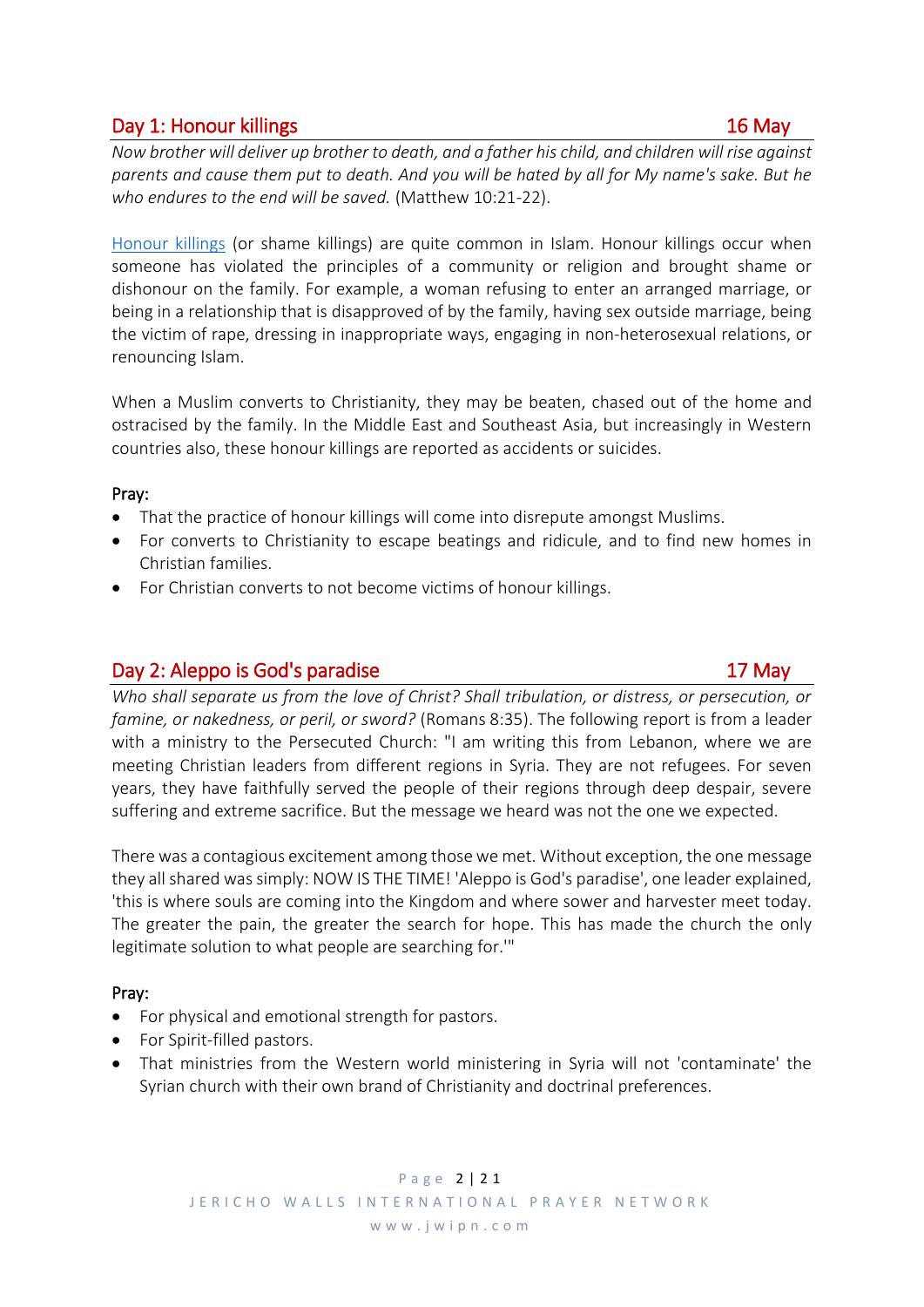# Day 3: Eritrean Church 18 May

*Remember the word that I said to you, 'A servant is not greater than his master.' If they persecuted Me, they will also persecute you. If they kept My word, they will keep yours also.* (John 15:20). Homes, graveyards and shipping containers are the meeting places of the Eritrean Church. Almost 100 believers were arrested in Eritrea during June 2017. Fifteen years ago, the Evangelical Church in Eritrea was growing, but the government became paranoid and accused the Evangelical Christianity of destabilizing the country, and the Church of an alleged American agenda, causing all sorts of problems.

The government are arresting Evangelical Christians who meet in their homes. Thousands of Christians are being held in shipping containers and military prisons all over the country. Christians, and even non-believers, are leaving the country due to the oppressiveness of government. Even in the midst of the persecution and the shutting down of the visible Evangelical Church, the Church is still growing, however, and people are still coming to know the Lord.

## Pray:

- For Eritrean Christians to persevere.
- For international influence to help stem the tide of persecution.
- For ways for Christians to escape the wave of persecution.
- For other nations where they will be able to find safety, and where they can start to live meaningful lives and be witnesses of the grace of God.

# Day 4: Algeria 2008 19 May 20 May 20 May 20 May 20 May 20 May 20 May 20 May 20 May 20 May 20 May 20 May 20 May

*And the word of the Lord was being spread throughout all the region*. (Acts 13:49). An entirely local church was born in recent years among the Berber people. Its extraordinary growth in the last few decades is thought to be the fastest in the Arab-speaking world – several thousand new believers are being baptised each year!

However, there are also challenges. Within this 'First-Generation Church', there is a great need for discipleship, strong biblical teaching and encouragement for believers. [SAT-7](http://jwipn.us4.list-manage1.com/track/click?u=56487d5c0f8c63b38489fd6fc&id=272c120d89&e=f37fab954c) is responding to this need by broadcasting a variety of programs to encourage and disciple Algerian believers. They broadcast every week from a large, Kabyle-speaking Church in northern Algeria. Recent research of SAT-7's audience has shown the spiritual hunger of this young church in Algeria, with around 1 million viewers.

# Pray:

- For an increase in the number of viewers of the SAT-7 programs, and the powerful working of the Holy Spirit through these programs.
- For the establishing of a strong church in Algeria.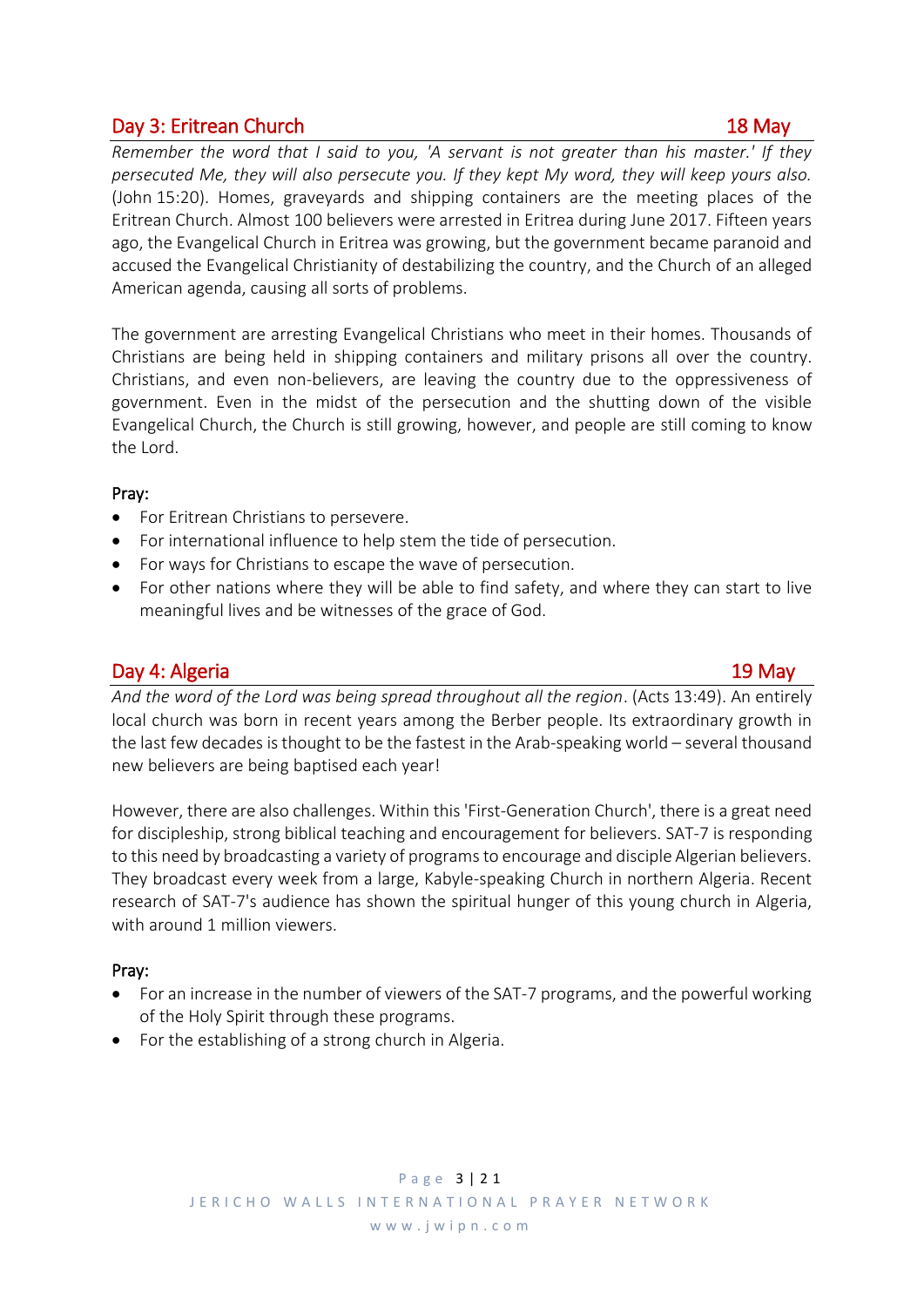# Day 5: Syrian Refugee Children 20 May

# *Whoever receives one little child like this in My name receives Me. But whoever causes one of these little ones who believe in Me to sin, it would be better for him if a millstone were hung around his neck, and he were drowned in the depth of the sea.* (Matthew 18:5-6). Lebanon is hosting more than one million Syrian refugees, and many classrooms have more Syrian than

By separating the classes based on ethnicity, schools create rifts between the children and add to the tension the nation is already feeling. This separation contributes to the belief many Lebanese citizens hold that there is no need to associate with refugees because they are 'temporary guests'. In separate schools, each group refuses to associate with the other because 'they're dirty'. The rifts are even spreading to parents and other family members. The issue of war-traumatized Syrian children also needs to be addressed.

## Pray:

- For funding for schools, and for material to help take care of the educational needs of refugee children.
- For Christian NGOs to help with teachers.

Lebanese children. Segregation and separation is a big problem.

• For Christians with the necessary skills to help the tens of thousands traumatized refugee children.



# Day 6: Marriage as strategy to advance Islam (also in South Africa) 21 May

*Do not be unequally yoked together with unbelievers. For what fellowship has righteousness with lawlessness? And what communion has light with darkness?* (2 Corinthians 6:14). During the second half of the 20th century and into the 21st century, increasing numbers of Western

> P a g e 4 | 2 1 JERICHO WALLS INTERNATIONAL PRAYER NETWORK

## w w w . j w i p n . c o m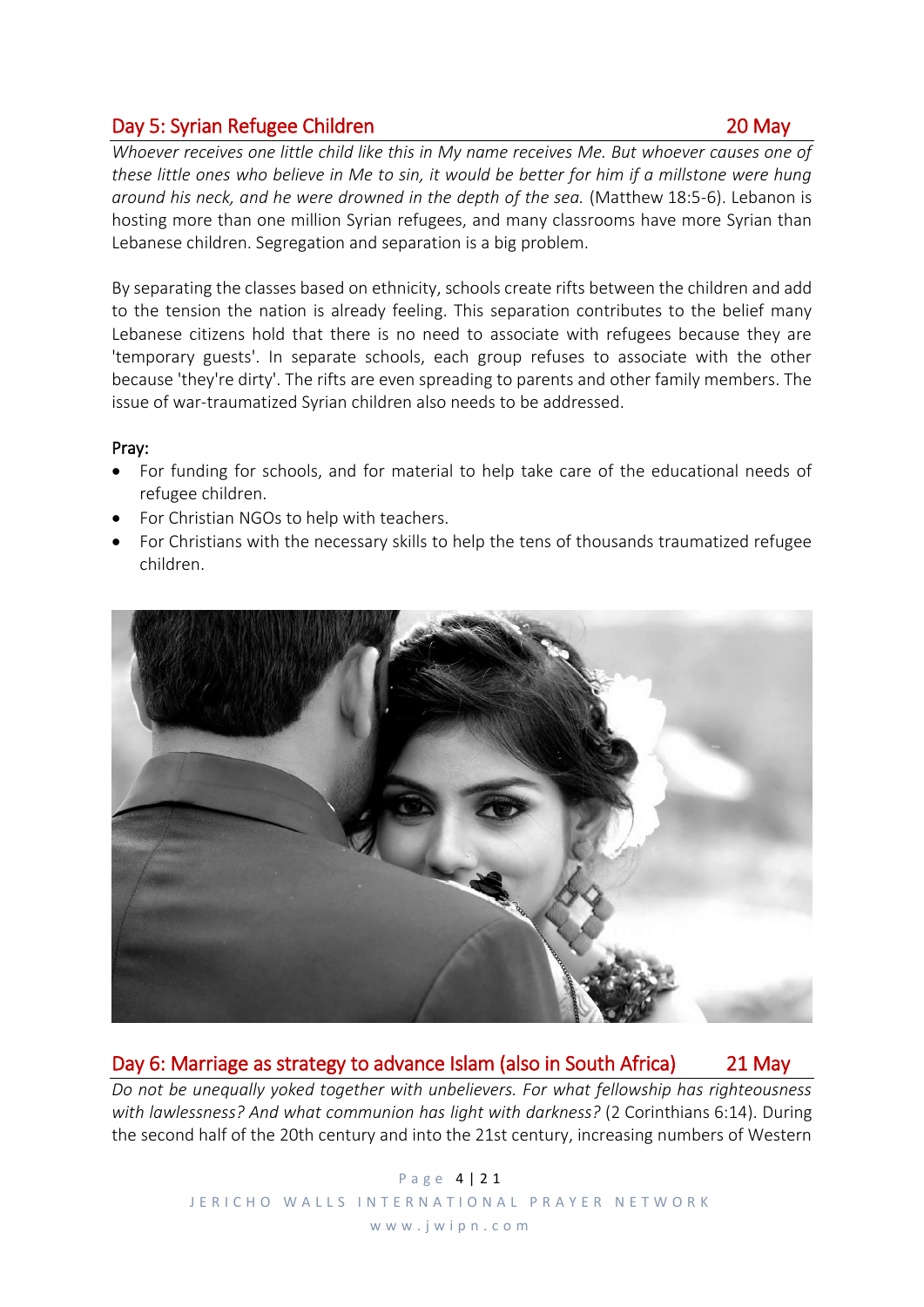Christian women converted to Islam after marrying Muslim men. This is partly due to the fact that many Muslim men intentionally target vulnerable Christian women and lure them into Islam via marriage, one of the most effective strategies in the Islamisation of Judeo-Christian Western nations. This problem first emerged in Europe after World War II, when thousands of Muslim men went to Europe to work, married European Christian women and converted them to Islam. In recent decades, this practice has spread all over the world. More Christian women (even in South Africa) are marrying Muslim men, converting to Islam and raising their children as Muslim. In most cases, the Christian women step into these marriages and convert to Islam without really knowing what they are getting into. Some later realise what a big mistake they have made and try to get out of the marriage and Islam with great difficulty.

## Pray:

- For women who are lured into Islam via marriage, to turn back to Jesus, and for Jesus to become their first love.
- For the salvation of their children and Muslim husbands, that they shall hear the gospel, learn about Jesus and be ministered to by the Holy Spirit.

# Day 7: Brunei 22 May

*If you ask anything in My name, I will do it.* (John 14:14). In Brunei (located on the island of Borneo in Southeast Asia), government and religion are intermingled. Though only 65% of Bruneians are Muslim, it is illegal to proselytize, and Muslims are forbidden to convert from Islam. These restrictions greatly hinder missionary attempts to establish new Christian communities. Though Christianity is second to Islam, representing 11% of the population, it is not recognised. The church in Brunei is in dire need of bold Spirit-filled leaders, who can rightly teach the Word of Truth and lead Christian communities with sound doctrine.

## Pray:

- That the Lord would strengthen and unite Bruneian Christians as they live in a nation that strongly opposes them, being continually shod with the armour of God.
- For the salvation of the royal family, and that they would lead their nation to righteousness.
- For a creative and bold witness to the Muslim majority.
- For spiritual maturity and biblical training for laypersons who lead the underground Church.

# Day 8: Maldives 23 May

*I* will set a sign among them, and those among them who escape I will send to the nations: to *Tarshish and Pul and Lud, who draw the bow, and to Tubal and Javan, to the coastlands afar off who have not heard My fame nor seen My glory. And they shall declare My glory among the Gentiles*. (Isaiah 66:19). The Maldives is virtually inaccessible. More than 99% of the people are Muslim, all other religions are illegal and occult practices hold many captive. Only the Gospel of Luke and the Book of Acts are currently available in the Dhivehi language, but even this material is not permitted to enter the nation. No mission work or Christian literature has ever been legally allowed on the islands. Widespread traditional belief in spirits, combined with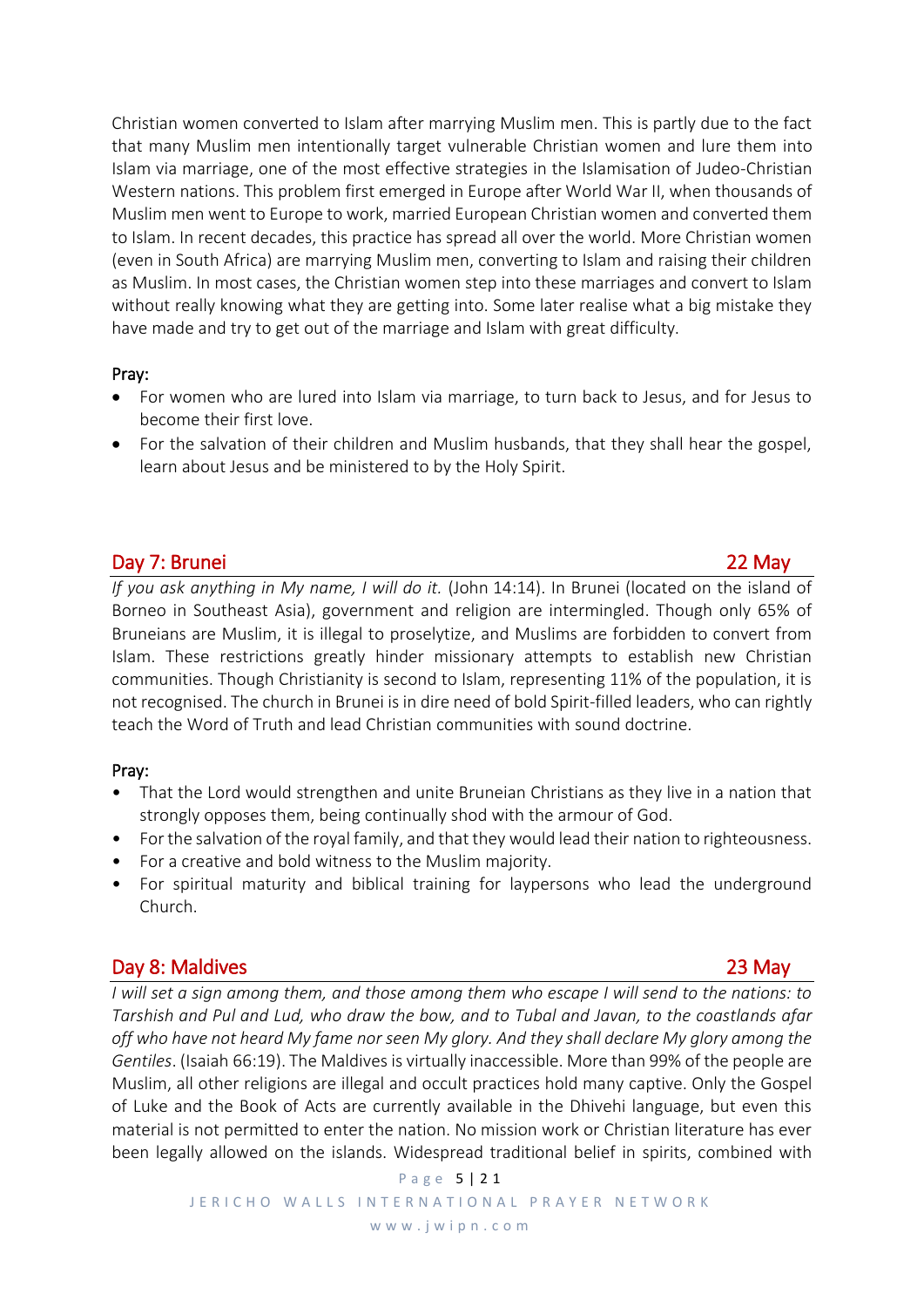Islam, leave many Maldivians trapped in fear. With little to no access to the gospel on these isolated islands, a true miracle is needed to bring hope and salvation to the people.

## Pray:

- For miraculous opportunities for Maldivians to hear the gospel.
- For the government's attempts to silence the gospel to raise up the Maldivian church instead.
- For drugs, violence, terrorism and the occult to be supernaturally replaced by salvation in Jesus.

## Day 9: Refugees and migrants meet Jesus 24 May

*Therefore those who were scattered went everywhere preaching the word*. (Acts 8:4). The news of hundreds of thousands of refugees and migrants entering Europe is not simply bad news. More than 2,000 Muslims at refugee centres have turned to Jesus in the last eight years. Because many refugees remain on the move, an informal network of new churches for Muslim converts is spreading in Britain, the Netherlands, Germany and elsewhere. A church in Berlin has counted 1,200 Muslims who have converted in just three years, most of them Afghans and Iranians.

At a Persian Church in Hamburg, meanwhile, more than 600 Pakistanis and Afghans lined up to be baptized during one service. There are many 'hidden' stories - each one remarkable in its own way. Let this encourage us to keep praying.

## Pray:

- For new converts in Europe to stand firm in the Lord and to grow to be committed followers of Jesus.
- For the established church in Europe to be strengthened, empowered by the Holy Spirit and willing to reach out to Muslims and assist new converts.
- Especially for radicals to come face-to-face with the love of Jesus. Percentage-wise, more radical Muslims become followers of Jesus than non-radicals.

## Day 10: The growth of the church under persecution 25 May

*And when they had prayed, the place where they were assembled together was shaken; and they were all filled with the Holy Spirit, and they spoke the word of God with boldness*. (Acts 4:31). There is a lot of persecution of the church in the Middle East and North Africa, but this also holds true for nearly all Muslim majority nations and even places where Muslims form a significant portion of the population.

The church of Jesus Christ is familiar with persecution. It has experienced persecution since its inception. In the first 300 years, the church went through 10 periods of horrific persecution literally hundreds of thousands of believers died. Within ten years after the outpouring of the Holy Spirit on Pentecost (Acts 2), there were an estimated 25,000 Christians.

About 350 years later, there were 800 times more, in spite of these periods of intense persecution. The apostles prayed for boldness to proclaim the gospel, they took care of the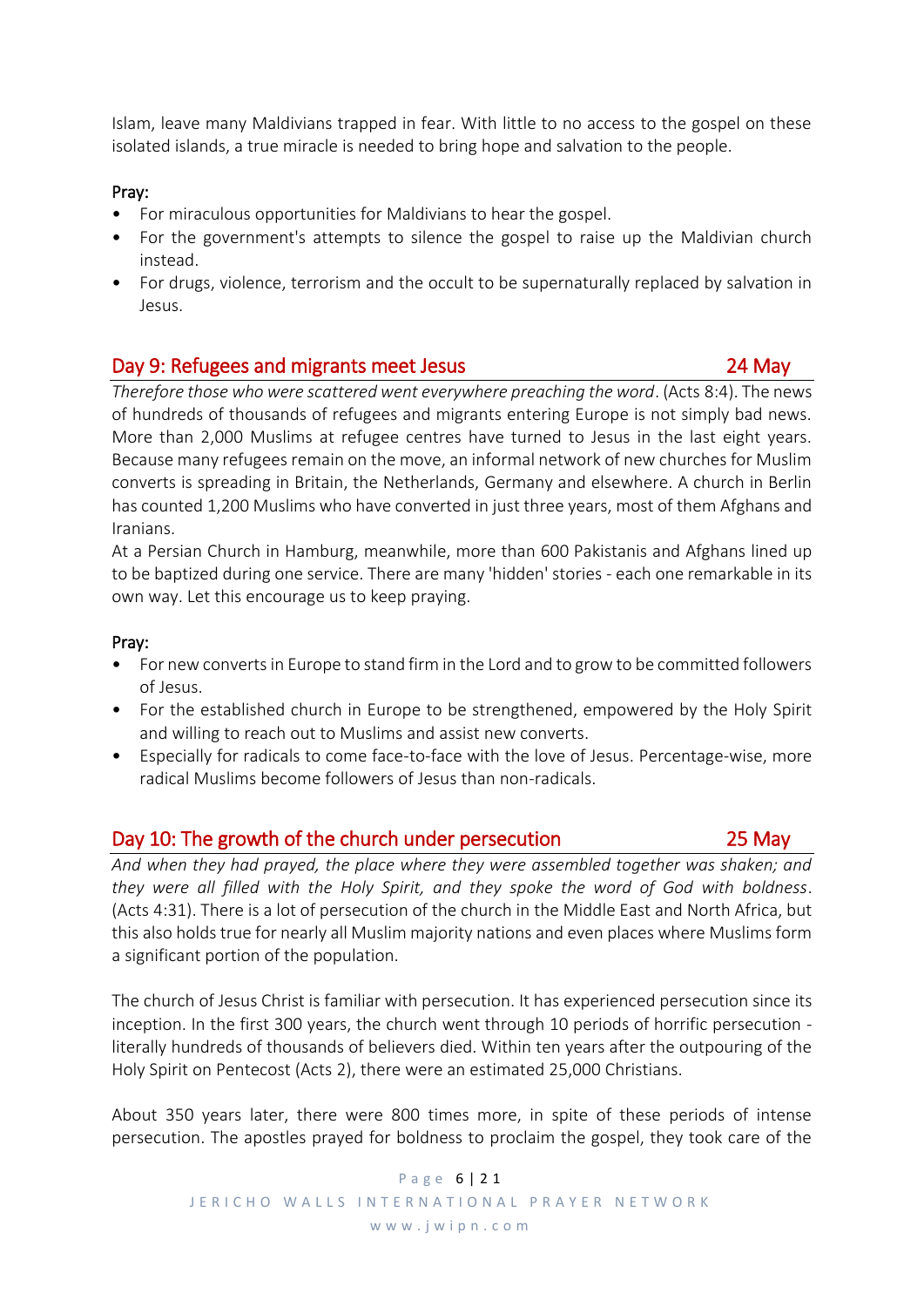needs of Christians and non-Christians, they sought the power of the Holy Spirit and they sought to shine forth the glory of God. They prayed to be enabled to reveal the mystery of Christ to the unsaved, and they prayed for the grace to stand firm under every onslaught of the evil one. In many Muslim-majority nations, the same is happening today.

Many Christians are killed, and many are forced to flee. Still, there are others who have no other choice but to stay, and some choose not to flee, even when they have opportunity to do so.

Amongst unbelievers who are fleeing to other nations, significant numbers are coming to Christ. Many Christian leaders in the Middle East and North Africa, as well as Christian leaders from Muslim Backgrounds (MBB leaders), say that there are more Muslim Background Believers in these regions today than Christians from historically Christian backgrounds.

## Pray:

Consider Acts 4:29-31 when you pray for the church in these nations: *"Now, Lord, look on their threats, and grant to Your servants that with all boldness they may speak Your word, by stretching out Your hand to heal, and that signs and wonders may be done through the name of Your holy Servant Jesus". And when they had prayed, the place where they were assembled together was shaken; and they were all filled with the Holy Spirit, and they spoke the word of God with boldness.*

## Day 11: The fastest growing church in the world 26 May

*And not only that, but we also glory in tribulations, knowing that tribulation produces perseverance*. (Romans 5:3).

Surprisingly, the Islamic Republic of Iran is where the church is actually growing the fastest in the world, despite Iran being listed on the Open Doors USA World Watch List, as one of the top ten countries where it is hardest to be a believer. Conversion is illegal, and aboveground churches have almost all been closed down. Iran is a country that has worked hard to eliminate Christianity, and particularly Muslim conversion to Christianity. The Iranian people are going through honest introspection about what they've witnessed in their country in recent years. Some research points to at least half of all Iranians having rejected Islam. Source: Mission Network News.

## Pray:

- For perseverance for the church in Iran.
- For pastors, who often end-up in prison and are ill-treated. (Their families also suffer because of this).
- For the church to be a bold witness.
- For a new translation of the Iranian New Testament in a more modern Farsi language. (This will be very helpful, as there is a great hunger for Bibles in Iran).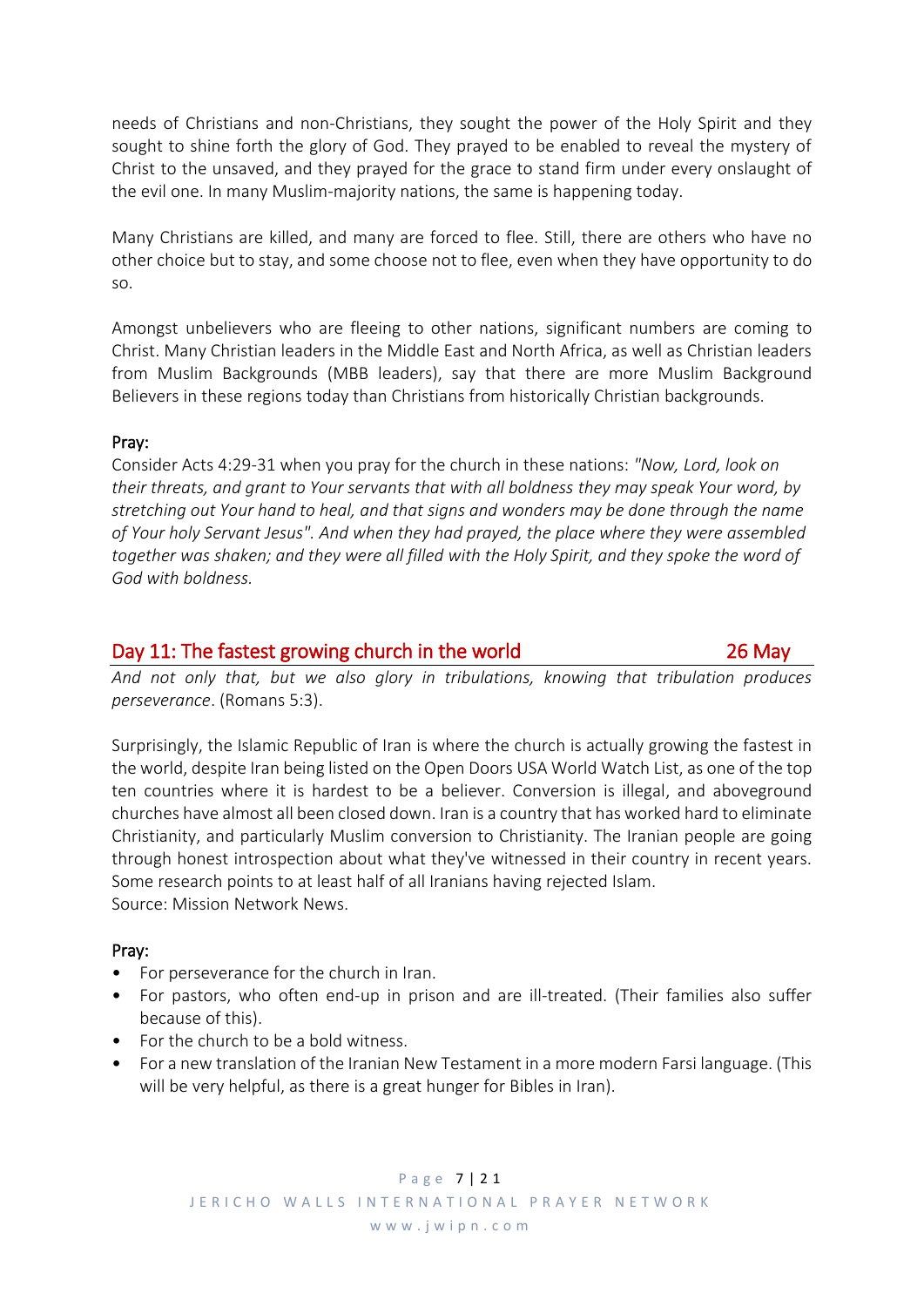# Day 12: Djibouti 27 May

*If you ask me anything in my name, I will do it*. (John 14:14). The East African nation of the Republic of Djibouti lies between Eritrea and Somalia, bordering the Gulf of Aden. Djibouti has served as a predominantly Muslim nation since its inception in the 7th century.

The population is 97% Muslim, and those who leave the faith are often beaten, ostracized or killed. To show even the slightest curiosity in other religions can be dangerous for Muslims. However, there is religious freedom for foreigners in Djibouti. Many divisions have occurred within the church as a result of tribalism and jealousy. Unity and boldness are needed among the brave Christians living in Djibouti.

## Pray:

- For wisdom for Christian workers in Arab-focused ministries.
- For the nomadic Afar, who are essentially unreached with the gospel.
- For encouragement and perseverance for those ministering in extremely difficult conditions.



## Day 13: Impact of Internet media, TV and radio 28 May

*For a great and effective door has opened to me, and there are many adversaries*. (1 Corinthians 16:9). The gospel is shared very effectively on the Internet and via technology today. Arab World Media [\(www.arabworldmedia.org\)](http://jwipn.us4.list-manage.com/track/click?u=56487d5c0f8c63b38489fd6fc&id=ffbee81927&e=f37fab954c) is just one of the dozens of websites that communicates with Muslims. SAT-7 (television station) is another very effective media network that reaches literally millions of people. An estimated 9,000 Online Missionaries, who are trained, fully-equipped and motivated, are serving in diverse outreach communities, even when situated in the remotest parts of this global village. In Iraq, one radio station is linked to a Facebook page, where they receive 1.2 million reactions per month and have about 700,000 followers. Another worker in the Middle East, has 1.3 million contacts per month on Facebook.

> P a g e 8 | 2 1 JERICHO WALLS INTERNATIONAL PRAYER NETWORK

w w w . j w i p n . c o m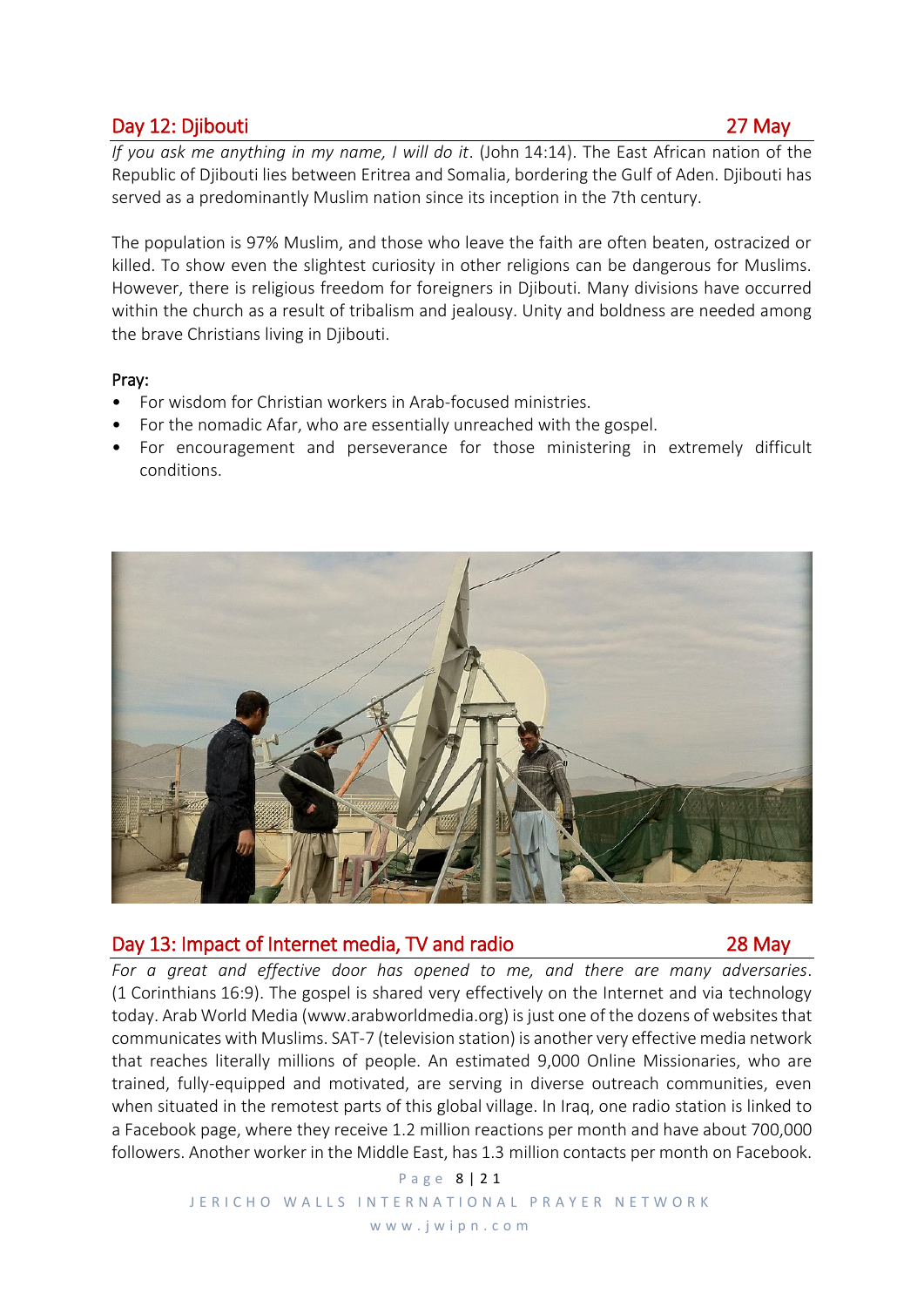A website that reaches out to Muslims, receives more than 20 million visits per month. A similar network is connected to more than 1 million Turkic speaking people.

(Some of the websites are: m.unemployment.godlife.com; m.abundantlife.godlife.com; disability.godlife.com; and m.kindness.godlife.com).

## Pray:

- For Spirit-filled counsellors to follow up effectively with people who are asking questions and want to know more about Jesus. The biggest need in most of these networks is that there are not enough people following up with seekers, i.e. labourers. Pray to the Lord of the harvest for more labourers.
- For the necessary funding to keep up this work.
- For good quality programs based on the Word, and that people will not compromise the gospel message for the sake of popularity or to get more funding for their work.

# Day 14: Forced Marriages 29 May

*He will swallow up death forever, and the Lord GOD will wipe away tears from all faces; the rebuke of His people He will take away from all the earth; for the LORD has spoken.* (Isaiah 25:8).

The following is a typical incident in the Muslim world: Maryam Mushtaq, a Christian girl, accompanied by Romail, her 11-year-old brother, was walking home from a college in Lahore. Two masked men jumped out of a white Corolla and grabbed the kicking and screaming Maryam, forcing her into the back of the car. The abductors shouted abuse and threats at Romail as he rushed home to tell their mother. Frantic, Maryam's mother filed a police report of Maryam's kidnapping. Two days later, the police informed her that her daughter had not been kidnapped; but she had married a Muslim man, called Muhammad Ali, who produced a marriage certificate. Her faith was listed as Muslim.

This happens often, and in each case, the girls are Christian, forced to convert to Islam and given as sex-slaves to influential Muslim men. Often, the women are already married to Christian husbands and have children. According to a ruling of the Lahore High Court, "Christian marriages do not dissolve on conversion to Islam or any religion". The Constitution of Pakistan protects the Christian Marriage Act, but in spite of this court ruling, powerful Muslim clerics claim otherwise: "After conversion to Islam, the previous marriage stands null and void..." - a convenient loophole that protects those accused of kidnapping. These crimes cry out for justice!

(Source withheld for security reasons).

## Pray:

- That the freedom of religion guaranteed by the Constitution be upheld by the courts and enforced by the police. [\(Exodus](http://jwipn.us4.list-manage.com/track/click?u=56487d5c0f8c63b38489fd6fc&id=67dda83efb&e=f37fab954c) 23:1).
- For God's protection of kidnapped women, and for their supernatural deliverance from their captors, just as Paul and Silas experienced. (Acts [16:24-26\)](http://jwipn.us4.list-manage1.com/track/click?u=56487d5c0f8c63b38489fd6fc&id=5696e5fa83&e=f37fab954c).
- For God, the One mighty in battle, to intervene, for the law to be applied and for the unconstitutional actions and influence of Muslim clerics to be destroyed. Pray for this practice to be stopped in all Muslim nations. [\(Psalm](http://jwipn.us4.list-manage.com/track/click?u=56487d5c0f8c63b38489fd6fc&id=8c33cffc9b&e=f37fab954c) 24:8).
- For kidnapped Christians to remain faithful, and for God to deliver them. [\(Psalm](http://jwipn.us4.list-manage1.com/track/click?u=56487d5c0f8c63b38489fd6fc&id=cd98f833ab&e=f37fab954c) 88).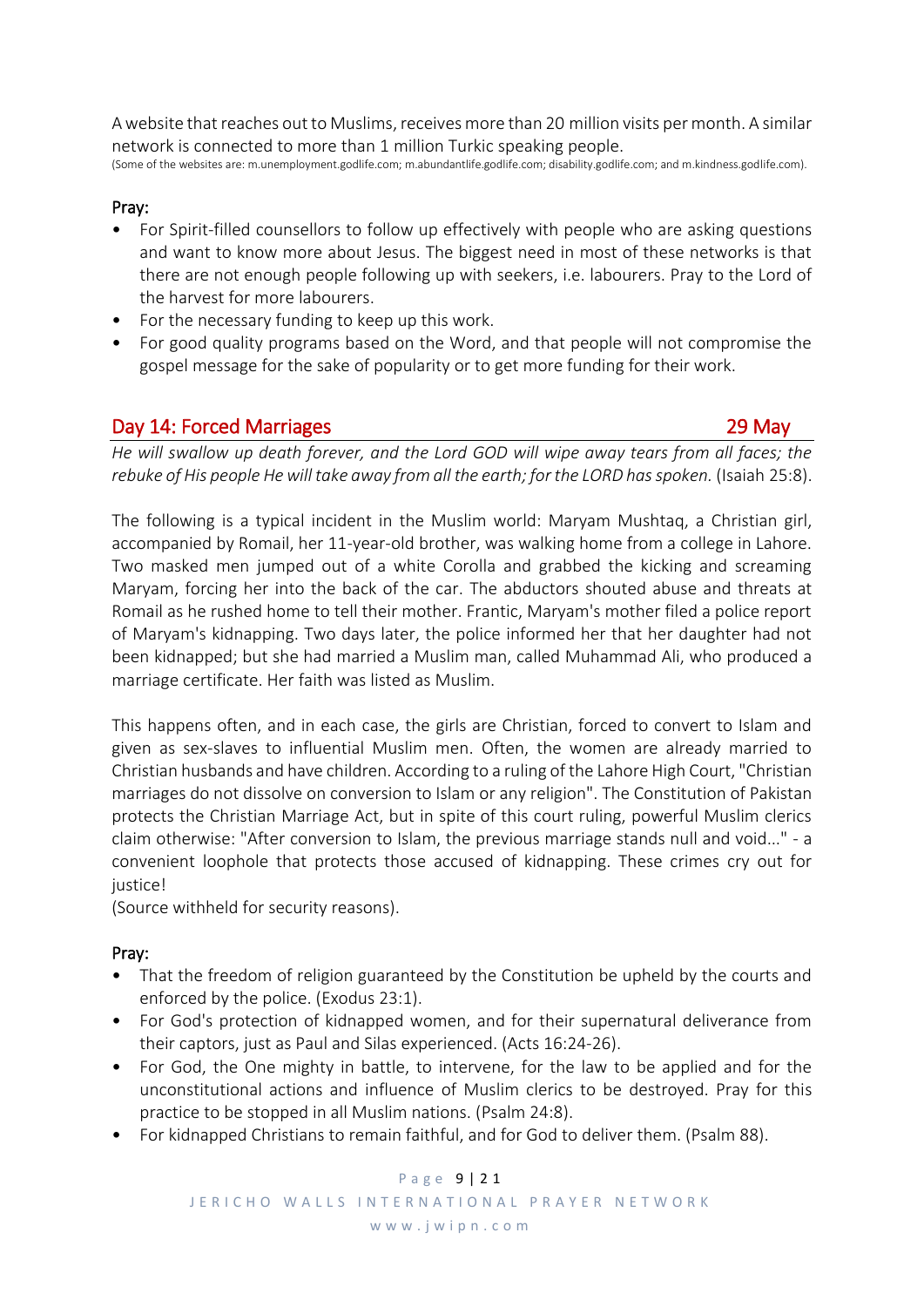# Day 15: Revival in the European Church 30 May 30 May

And let us not grow weary while doing good, for in due season we shall reap if we do not lose heart. (Galatians 6:9). One of the most important things to pray about regarding the Middle East is, strangely enough, to pray for revival in the European church. An awakened church will be able to bring in the harvest and help the millions of disillusioned people living in the Middle East, North Africa, Iran, Pakistan and Afghanistan. Refugees from at least 40 nations are trying to get to Europe. While many churches in Europe fear the flood of refugees and their religion, a significant and growing number of churches are reaching out to Muslims. They care for their needs, feeding them, loving them, and sharing Christ with them, with the most remarkable results. The good news is that nobody can accuse the church in Europe of being dead or asleep. The truth is that the church in Europe is literally reaching hundreds of thousands of refugees and immigrants with the gospel.

## Pray:

• For revival in the church in Europe, and for her to respond in the power of the Holy Spirit to the refugee crisis.

# Day 16: The plight of refugee children 31 May

*But Jesus said, "Let the little children come to Me, and do not forbid them; for of such is the kingdom of heaven." And He laid His hands on them and departed from there.* (Matthew 19:14- 15). There are millions of extremely traumatized refugee children. Orphaned survivors of any ongoing humanitarian crisis experience post-traumatic stress, but the traumatised children of Syria's war have experienced more trauma than those in the medical profession that cares for them have ever seen. They have witnessed dismembered human beings who used to be their parents or siblings. Sometimes, only one or two people survive out of a family of 5 to 10. They may also have physical wounds, severe injuries or amputations. Somehow, some survivors make it to refugee camps. Traumatised Syrian children will have an impact on the world in the future.

## Pray:

- For more work to be done amongst traumatised refugee-children.
- For more teachers, psychologists, teaching materials and schools.
- For feeding schemes and safe places for the many war orphans.
- For protection against the sexual abuse of children (both boys and girls) and that God will protect children against all forms of child labour.
- For the children to come to Jesus and see Him as their Friend and Saviour.
- Thank God for revealing Himself to the children.

# Day 17: Diversity of Islam in South Africa 1 June 1 June

P a g e 1 0 | 2 1 *For God has not given us a spirit of fear, but of power and of love and of a sound mind.* (2 Timothy 1:7). Muslims in South Africa are predominantly Sunni and most practise Sufism – a mystical aspect of Islam that focuses on devotion to Allah through music (Qawali), honouring Sufi saints in festivals called "Urs Sharif", and in other ways. As a

JERICHO WALLS INTERNATIONAL PRAYER NETWORK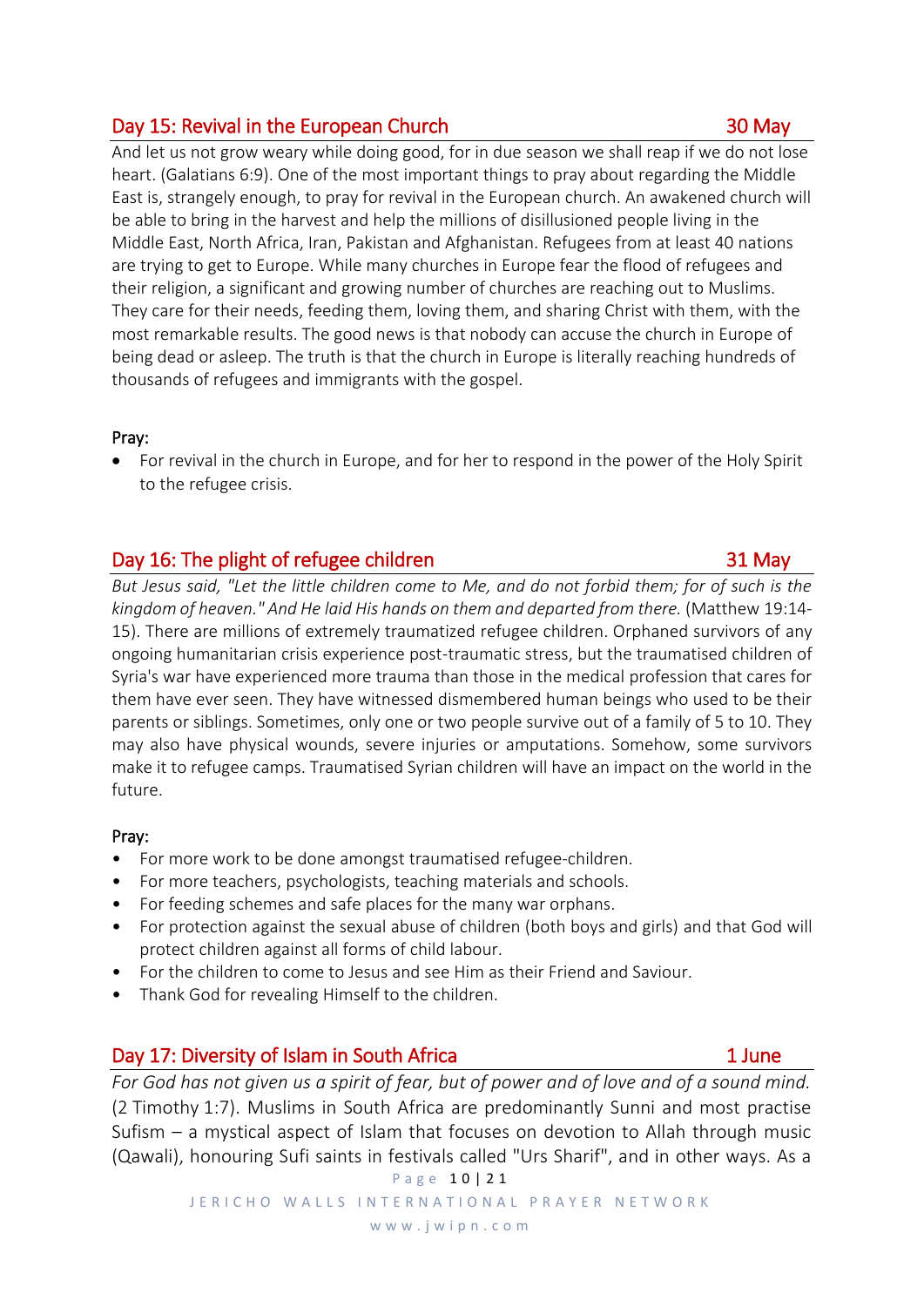minority group in South Africa, Muslims have varying attitudes towards the non-Muslim environment in which they find themselves. The three most common responses are (a) they adapt to the non-Muslim environment and integrate with it. For example, they send their children to school with non-Muslims, they work alongside non-Muslims, and they adjust their lifestyle to suit their environment. (b) Many Muslims participate in the non-Muslim environment but try to influence non-Muslims towards Islam. (c) Other Muslims separate themselves from the non-Muslim environment, and send their children to Islamic schools, do business only with Muslims and generally just socialise with Muslims. Although there is much nominalism amongst South African Muslims, a strong Muslim identity exists and a sense of being part of the Ummah (community of Islam) in South Africa. This tends to cause Muslims to resist the gospel. Many Muslims prefer not to enter into conversation concerning the gospel, even if they are friendly with Christians at a social level.

# Pray

- For Christians in South Africa to have wisdom and sensitivity when approaching Muslims regarding their respective beliefs and practices.
- For Muslims in South Africa to be open and receptive to the gospel of Jesus Christ, and through hearing it, believe and be saved.
- For grace for the gospel message to reach every geographical area in South Africa and touch even the most resistant of individuals.
- For open doors to share the love of Jesus through dreams, visions, healings and miracles.

# Day 18: Somalis in South Africa 2 June

*For God so loved the world that He gave His only begotten Son, that whoever believes in Him should not perish but have everlasting life.* (John 3:16). Somalis come from a country where missionaries are not welcome, and more often than not, they are killed for sharing the gospel. Somalis have grown up with nothing but Islam (and the doctrines of Islam). Al Shabaab is a very radical group that kills many Christians, and even Muslims, if they feel that they are not radical enough. The unending war in Somalia has resulted in Somalis leaving their country and being exposed to Christians and the Christian faith in the nations where they have found refuge. Some Somalis who fled to South Africa, have been in the country for 20 years, but very little has been done to reach them with the gospel! Some Somalis are unable to speak English, so they stay within Somali circles.

# Pray

- That the Lord will raise up the church in areas that have become "Somali gathering points" to share the gospel with Somalis.
- That believers will look for opportunities to serve Somalis by offering English, sewing or cooking classes, with the intention of sharing God's love for a sinful world.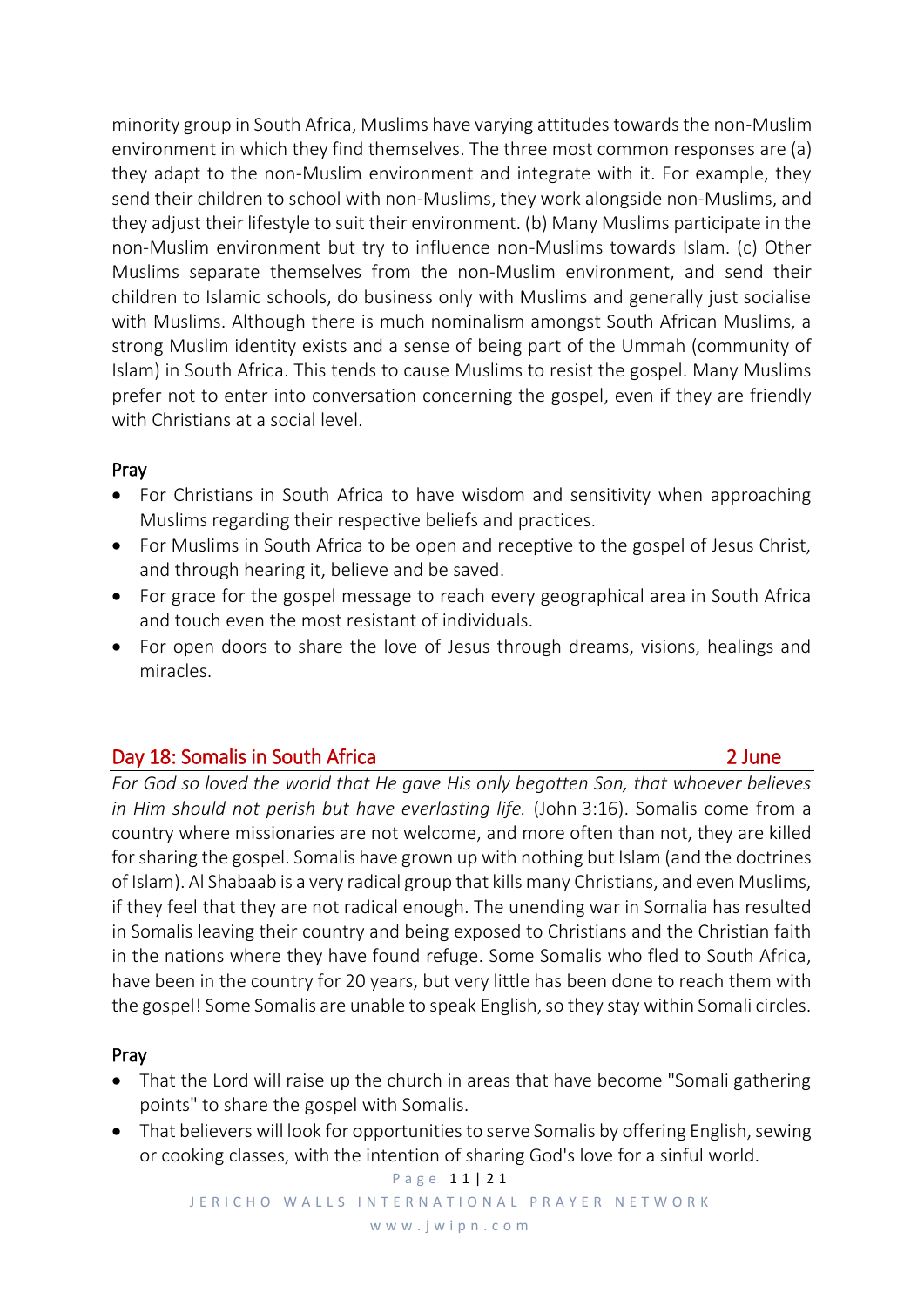- That the church in townships will see Somalis as people that need to be converted and take responsibility for evangelising them. That God would protect Somali shops from being looted and shopowners killed.
- For believers in South Africa to make use of opportunities to share the gospel with Somalis, as they do not stay in one place for too long. May we, as believers, reach them for Christ so that when they move to their next destination, they can serve as missionaries of the gospel of Jesus Christ.
- Thank God for the handful of persistent Christian workers amongst the Somalis they have seen some fruit. Pray for them not to lose hope but to press on with the mission God has given them.

# Day 19: The Sudanese Church 3 June 3 June 3 June 3 June 3 June 3 June 3 June 3 June 3 June 3 June 3 June 3 June 3 June 3 June 3 June 3 June 3 June 3 June 3 June 3 June 3 June 3 June 3 June 3 June 3 June 3 June 3 June 3 Jun

The Sudanese government is very anti-Christian towards anything or anyone that is non-Muslim. The president has said he wants to make the north of the country 100% Muslim. Very often, pastors are imprisoned, church buildings and property confiscated or simply burned down. When pastors refuse to cancel church services, they are arrested under charges of public disturbance. Pressure on the church is mounting, and the government constantly interferes with church affairs. There are several unreached people groups in Sudan. Workers are needed to reach them. People from rural areas who move to cities, are an open door for the church. As people move to cities, they typically look to the church for assistance. Many are farmers, who find it difficult to find work in cities. This is an opportunity for the church to reach many with the gospel of salvation.

# Pray

- For Christians in Sudan to reach out to these groups, and for material, such as audio Bibles, the JESUS Film and Bibles to be available.
- For support of the Sudanese church: Funding, education, church buildings, etc.
- For the church to stand firm under pressure.
- For more pressure on the authorities and for foreign governments to speak out against what is happening in Sudan and take active steps to force the government to change its policies. (The influence of foreign powers, such as pressure from the American government, is a great help in curbing all forms of attack on the church.)
- For a revival of prayer amongst Christians in Sudan.

# Day 20: SAT-7 Christian Satellite Television **Allah Audio Automaker 19 Audio Automaker 19 Audio Audio Audio Audio**

*Preach the word! Be ready in season and out of season. Convince, rebuke, exhort, with all longsuffering and teaching.* (2 Timothy 4: 2). Through SAT-7, Christians in the Middle

> P a g e 12 | 21 JERICHO WALLS INTERNATIONAL PRAYER NETWORK w w w . j w i p n . c o m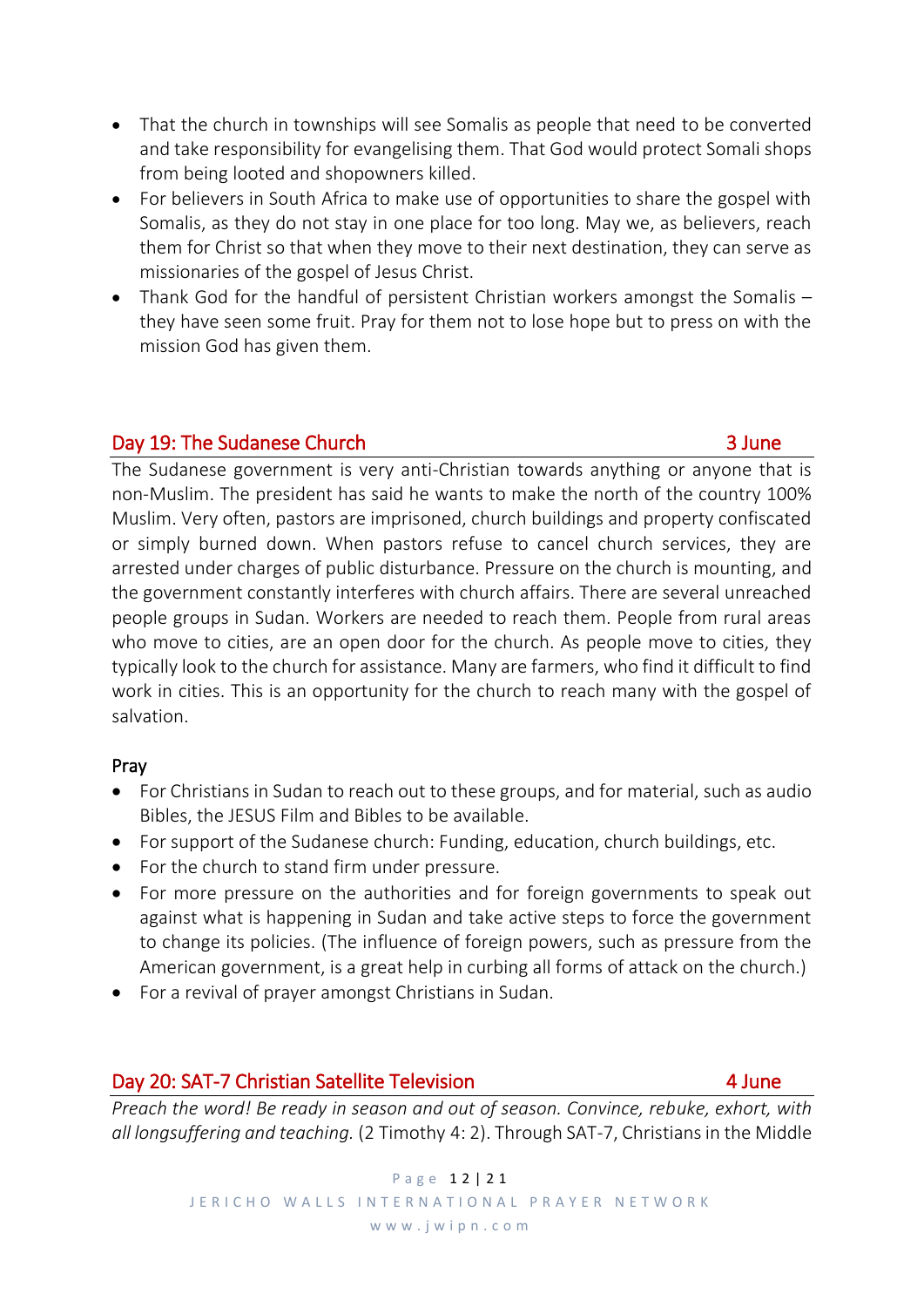East are making the presence and beliefs of Christians more visible and accessible to the region's people than ever before, says founder and Executive Director of Christian TV network SAT-7, Dr Terence Ascott. Ascott says the small Christian minority is sharing their faith today in ways that were "unthinkable" 20 years ago, and, they are doing it at a time when violence in the name of religion, is causing many in the region to question their inherited beliefs. Extremism and violence in the name of religion have increased the hunger for SAT-7's programming. As a result of their pioneering work, about 15 million viewers across the region now watch SAT-7's 24-hour-a-day Christian programs in Arabic, Farsi (Persian) and Turkish regularly. With the explosion of social media, as many as 4.7 million SAT-7 videos a month are being watched on YouTube and Facebook!

## Pray

- That Christians in the Middle East will be encouraged and strengthened in their faith through SAT-7's programs.
- That the Lord will use SAT-7 to bring people in the Middle East to salvation through Jesus Christ.
- That hearts would be open to the gospel message.
- That presenters and everyone involved in the technical or other ways of production of these programs will be filled with the Holy Spirit.

(Source: Mission Network News)



# Day 21: Migrants and refugees of the 21st century Fig. 5 June

Nearly all people across different nations were once migrants or refugees. They came from other places and settled in a "new" country. Jesus was a refugee in Egypt for a time before returning to Israel. Abraham was a migrant when he left his father's house. Moses was a migrant, born in Egypt and left for the Promised Land. Britons and Saxons

> P a g e 1 3 | 2 1 JERICHO WALLS INTERNATIONAL PRAYER NETWORK w w w . j w i p n . c o m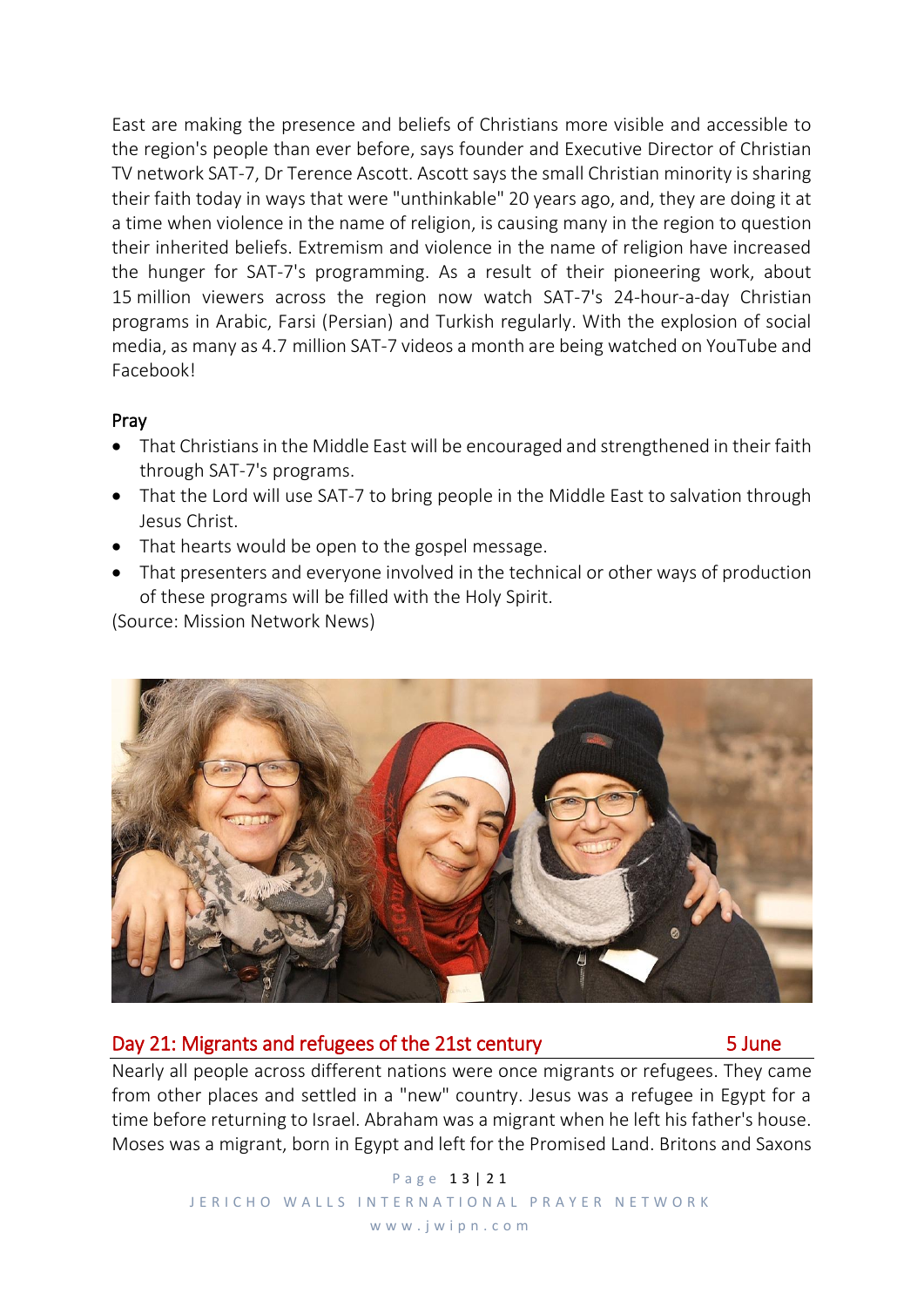are not "originally" from Britain. Nor are the Bushmen (Khoi/San) from Southern Africa, or the Berber from Algeria. We are all people on the move – migrants and refugees. Americans migrated from England and many other nations to the USA. Many were initially refugees or migrants from other countries. The same is true of all people groups in Southern Africa, though some came earlier than others.

Recently a "white" American man asked an Asian woman in the USA, "Where are you from"? Her answer: "California". "No, I mean, what country are you from", he asked. "I am an American", she answered. Again he asked, "No, but where are you really from"? Her answer: "I think I understand your question. My grandparents came from Taiwan some 55 years ago". He answered, "I like your Thai food". She asked, "So where are you from"? "I am an American", he replied "Yes, but where are you really from"? "I am from Kentucky. I am a normal American". "But where are you originally from"? "O, I think I understand what you are asking. Some three generations ago, my family came from Britain". The woman said, "I like your fish and chips"! Nearly all of us are migrants or refugees in one way or another! When we think about today's migrants and refugees, let us not refer to them as "they". Let us rather think in terms of "us". Millions of Muslims are fleeing to other nations as refugees and some as migrant workers due to violence, persecution and turmoil in countries in West Africa, North Africa, Central Africa, the Horn of Africa and the Middle East.

## Pray

- With hearts full of compassion for Muslim migrants/refugees because we were also once migrants/refugees, years/decades/centuries ago.
- For Muslim migrants/refugees to be accepted as people who need to settle somewhere and for them to find ways to provide for themselves.
- For Christians to help today's migrants/refugees to start businesses or find work.For the church in countries where Muslims migrants/refugees are moving to, to find effective ways to reach them with the gospel.

# Day 22: Xenophobia 6 June 10 Australian 10 Australian 10 Australian 10 Australian 10 Australian 10 Australian 1

Deuteronomy 10:18-19 says; *[The LORD] … loves the stranger, giving him food and clothing. Therefore love the stranger, for you were strangers in the land of Egypt.* South Africa ranks very highly in the world with regard to asylum seekers. However, regular outbreaks of xenophobia have drawn strong criticism, not only amongst leaders, but also from lay people. Xenophobic events have exposed our underlying racism and animosity. In the Old Testament, Moses instructed the children of Israel to include foreigners living amongst them in their celebrations. (Deuteronomy 26:10-16). The theme of accepting and caring for foreigners in the Bible continues in the New Testament, where it is called 'hospitality', literally meaning 'love-foreigners'. (Matthew 25:35; Luke 14:12-14). Various NGOs, Christian groups and government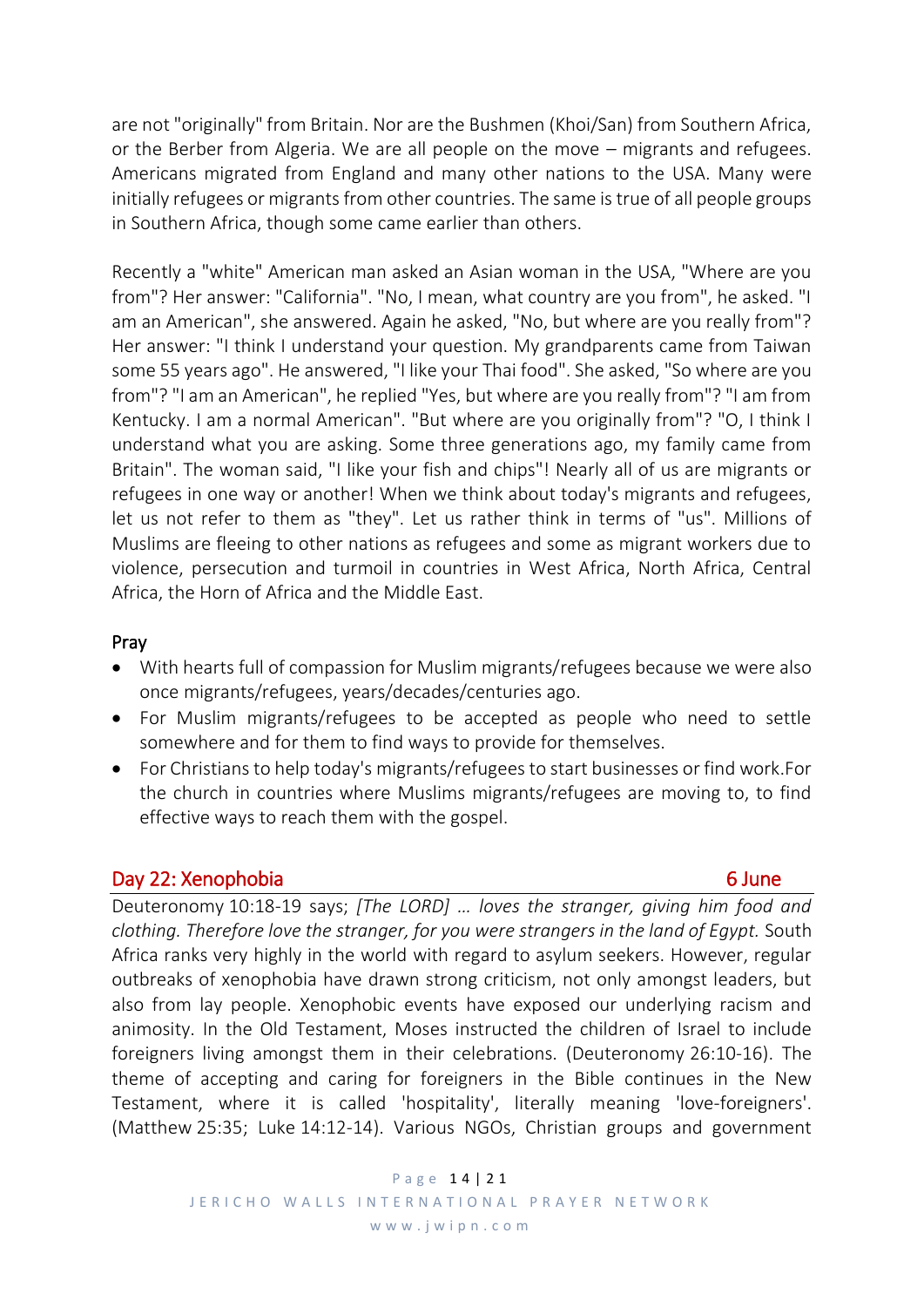agencies have contributed food and given help and support to address the critical needs of thousands of displaced families seeking refuge in South Africa.

# Pray

- That Christians will seek opportunities to be personally involved in befriending newcomers in our country, many of whom have never heard the gospel.
- For Christians to be filled with the love of Christ so that Muslims will experience the love of Jesus and be drawn to Him.
- For God to open doors for witnessing using the parable of the heavenly banquet.

# Day 23: Stumbling blocks to Christ for Muslims 7 June

*Give no offence, either to the Jews or to the Greeks or to the church of God.* (1 Corinthians 10:32). It is a fact that Muslims are generally very slow to turn to Christ as their Lord and Saviour, rejecting Islam to become Christians. How often do we, as Christians, stop and consider all the hurdles—the stumbling blocks—that Muslims have to overcome to commit their lives to Christ? Here are a few of them:

Muslims are taught that Mohammed is the final Prophet and the Qur'an is the final book, both superseding any previous person or book. Thus, to become a Christian is seen as regression and not progression. The Islamic law against apostasy in the Qur'an says that anyone leaving Islam is to be killed. Historical Christian Crusades are still an issue for many Muslims, who view them as an era of Christian oppression of Muslims, even though they happened eight centuries ago. (Some 200,000 to 300,000 Muslims were killed). Yet many Muslims do not realise that tens of millions of Christians have been killed in the last seven centuries. Present day wars waged by the "Christian" West merely entrench the atrocities of what happened during the Crusades in the minds of Muslims.

The Israeli-Palestinian issue is a major point of contention, as Muslims see Christians as standing *for* Israel and *against* Palestinians. This creates a massive religious-political stumbling block for Muslims to believe in Christ. Muslims often only see "nominal" Christianity – drinking, smoking, partying, Hollywood and all kinds of perversion in Western society - and think that is what Christianity is all about. Thus, to become a Christian is to become a bad person. Muslims have a complete misunderstanding of fundamental Christian doctrines, such as The Trinity, the divinity of Christ, Jesus as the Son of God, and God as Father, as well as the Crucifixion of Christ and His atoning work on the Cross.

# Pray

• That God will reveal Himself to Muslims in such a way that they will overcome all stumbling blocks and believe in Christ as their Saviour.

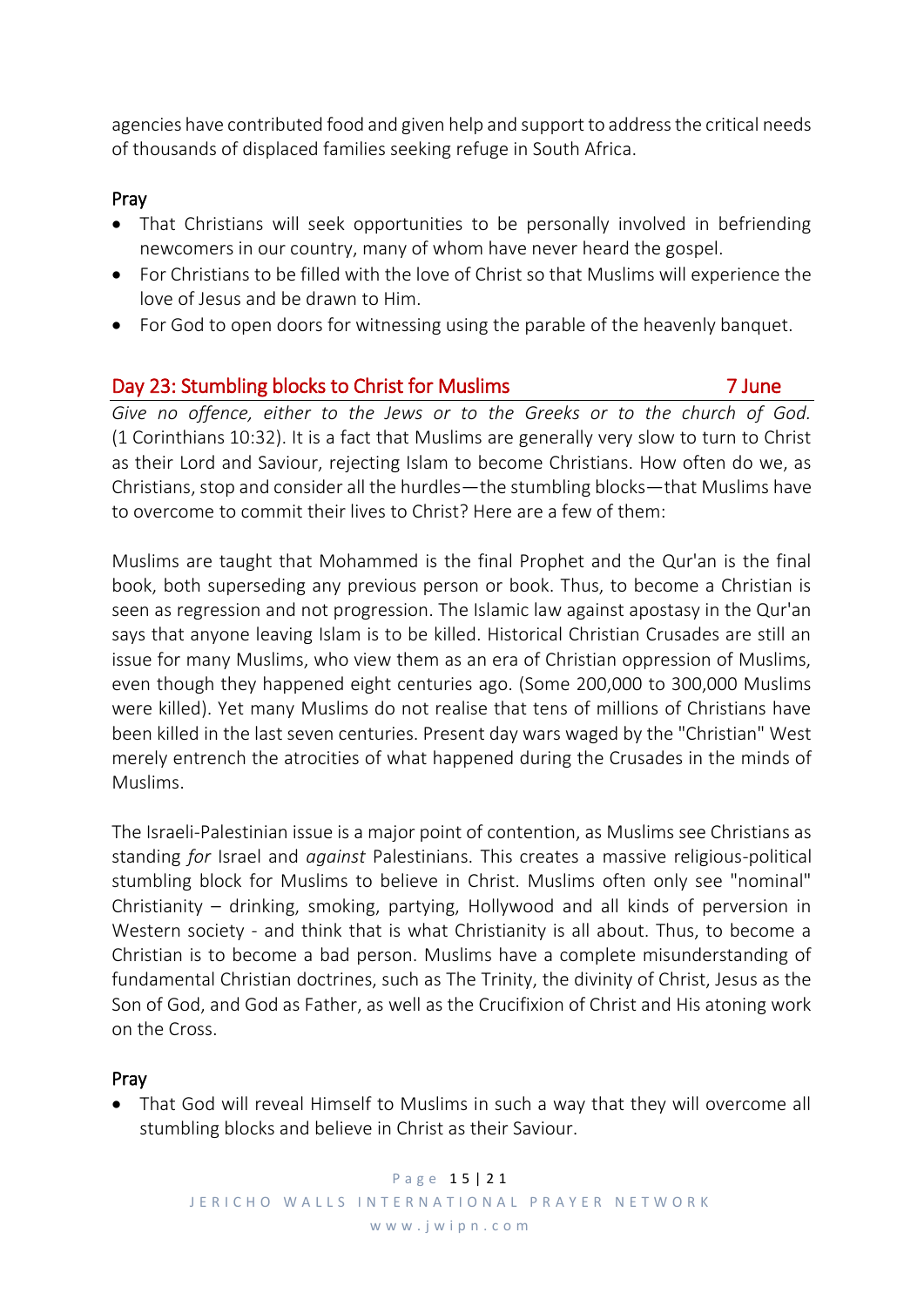• That Christians will build bridges and attempt to break down barriers when reaching out to Muslims.

# Day 24: Muslim Background Believers (MBB) in South Africa 8 June

*Therefore, if anyone is in Christ, he is a new creation; old things have passed away; behold, all things have become new.* (2 Corinthians 5:17). Some Christian workers in South Africa estimate that in 2015 there were already about three thousand MBB in South Africa. Most of them are South African, but some come from countries in South-Asia and the Middle East, and fled persecution in their respective countries. There is clear indication that the number of Muslims becoming Jesus-followers is increasing faster than in the past. Some MBB still live as secret believers, even in free countries, such as South Africa, due to the fear of persecution, ostracism or even death at the hands of the Muslim community. Most MBB have had to leave their communities after committing their lives to Christ due to such factors. Besides persecution and ostracism, many MBB face other issues which need to be handled sensitively. Such issues include:

Anger and unforgiveness towards the Muslim community for the way they were treated. Guilt and shame as MBB try to come to terms with having gone against the wishes of parents (loyalty to parents is a strong value taught in Islam). Difficulty in deciding when to tell their families that they've become Christian, if they have not yet done so. The transformation of their identity from being a Muslim to being a Christian: Should they change their name, clothes and culture? Can they still eat Halal food and celebrate Eid with their families? Do they still belong to the Ummah (Muslim community), or do they belong only to the Christian community now?

# Pray

- That MBB will have the courage to stand firm in their faith in Christ, regardless of the difficulties they face due to their new faith.
- That MBB will have the wisdom they need to deal with the issues they face.
- For entire Muslim families to become Christian.
- For MBB to start prayer groups and be bold and wise witnesses to other Muslims.

# Day 25: Dreams and visions 9 June 10 Australian 10 Australian 10 Australian 10 Australian 10 Australian 10 Australia

*And it shall come to pass afterwards that I will pour out My Spirit on all flesh; your sons and your daughters shall prophesy, your old men shall dream dreams, your young men shall see visions.* (Joel 2:28). In recent decades, an increasing number of Muslims have received visions and dreams of Jesus and subsequently become His followers. Visions and dreams are one of the most common strategies Jesus uses to reveal Himself to Muslims and draw them to Himself. More than 90% of Muslim Background Believers

w w w . j w i p n . c o m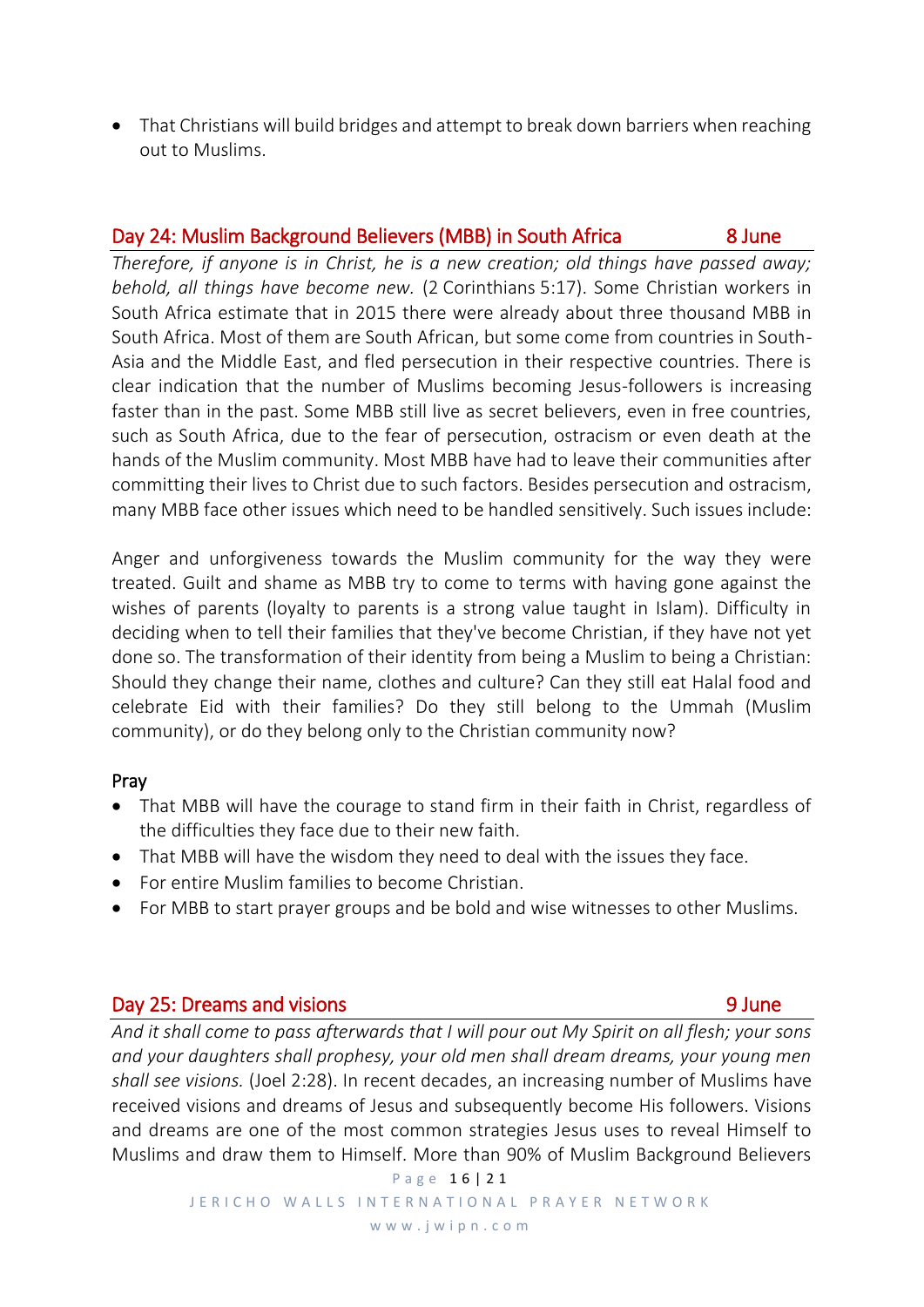(MBB) testify that it was because of a dream or vision that they became a follower of Jesus. Such encounters are so personal and real that one can neither deny nor ignore them. This exciting phenomenon immediately reminds us of God's promise in Joel 2:28- 29.

# Pray

- That God will continue to pour out His Holy Spirit upon Muslims all over the world, as was prophesied in Joel 2:28-29 and repeated in Acts 2:17-18.
- That the Holy Spirit will visit our Muslim friends, neighbours and colleagues, and they shall receive a personal revelation of Jesus, which they can neither reject nor ignore.

# Day 26: Night of Power 10 June 10 June 10 June 10 June 10 June 10 June 10 June 10 June 10 June 10 June 10 June 10 June 10 June 10 June 10 June 10 June 10 June 10 June 10 June 10 June 10 June 10 June 10 June 10 June 10 June

*Inasmuch then as the children have partaken of flesh and blood, He Himself likewise shared in the same, that through death He might destroy him who had the power of death, that is, the devil, and release those who through fear of death were all their lifetime subject to bondage.* (Hebrews 2:14-15). In 2018, The Night of Power (Laylat al-Qadr) falls on 10 June. The last ten days of Ramadan are deemed to be a special time of prayer, culminating in the Night of Power. In most places around the world, The Night of Power is celebrated tonight. This night is an opportunity for Muslims to gain closeness to Allah and obtain forgiveness of their sins and an elevated position in Jannah (Paradise). Muslims are encouraged to seclude themselves in a Masjid (place of prayer) for worship, to increase their recitation of the Qur'an, increase prayer, and spend much time begging Allah to fulfil their needs, both in this world and the hereafter. Muslims all over the world have an expectation of receiving dreams or visions during the Night of Power.

Invite your friends and family to join you for a time of prayer. You can organise your own 12-hour prayer watch from 18:00 to 06:00. People can take an hour, 15 or 30 minutes. Get as many people as possible to join you in your prayer watch. A WhatsApp chat group that will exist for 12 hours can also be very helpful to link people during the night of prayer. Pray-ers can simply use the words "Sign in" and "Sign out" during individual prayer slots. Refrain from sending pictures and long prophesies, and from promoting your own ministry. Delete the group after 12 hours.

# Pray

• For Muslims to receive a revelation of the Fatherhood of God, and Jesus Christ as the Son of God, and be convicted by the Holy Spirit of sin, righteousness and judgment.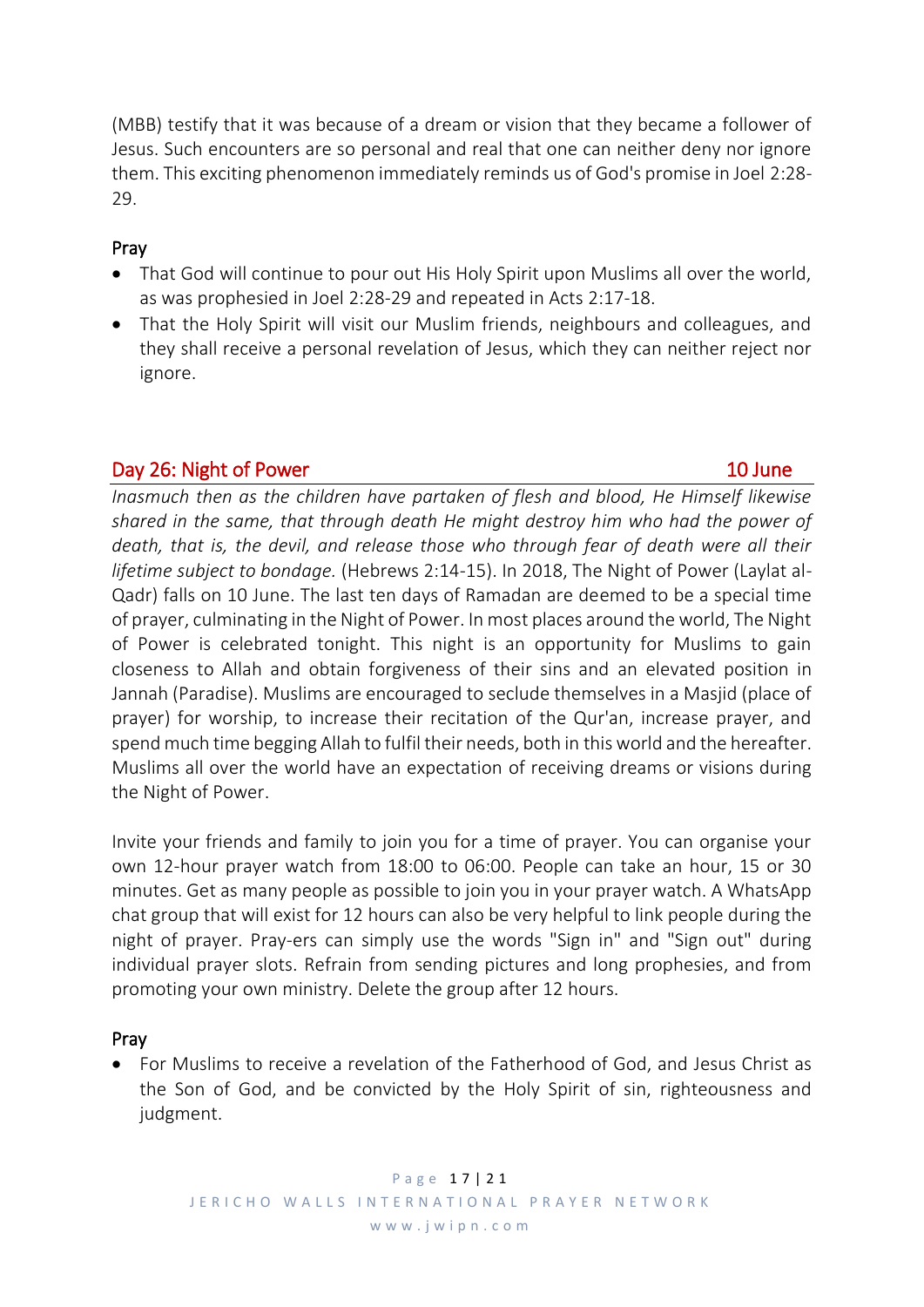- For Muslims to experience the love of God and the forgiveness of sins through the sacrifice of Jesus Christ when He died on the Cross.
- Take the book of 1 John and read it even several times during your prayer time. Proclaim the truths and promises of God, especially those that speak about Jesus Christ.

# Day 27: The Yazidis and the Samuel Control of the Samuel Control of the Samuel Control of the Samuel Control of the Samuel Control of the Samuel Control of the Samuel Control of the Samuel Control of the Samuel Control of

*'…to open their eyes, in order to turn them from darkness to light, and from the power of Satan to God, that they may receive forgiveness of sins and an inheritance among those who are sanctified by faith in Me'.* (Acts 26:18). Since the birth of the Yazidis as a definite group in the 12th century, they have experienced 73 genocides. The Yazidis are a very closed group with a complex religion. There were only a small handful of Christian Yazidis before 2014, but the war in Iraq opened the door for Christians to reach them with the love of Christ and provided opportunities to share the gospel.

In 2014, the world saw savagery unleashed on Yazidis in Iraq on a scale few could imagine. These traumatic events played a role in the fact that, for the first time in history, hundreds of Yazidis started to put their faith in Christ. Many Yazidis fled to Erbil and Dohuk, enabling Christian ministries in these areas to reach this people group which had previously been inaccessible.

# Pray

- For many Yazidis to experience divine healing. This creates an openness to listen to the gospel.
- For the people who serve the Yazidis and help them to care for their physical needs.
- For Christian workers to be very sensitive when reaching out to Yazidis.
- Praise the Lord for continued medical refugee care. During one outreach with a mobile medical clinic, three volunteer doctors, five volunteer nurses, five church members, one psychologist and one dentist served 2,500 Yazidi people (50 to 80 people per day)!

# Day 28: Pray for the volunteers 12 June

# *Also I heard the voice of the Lord, saying: "Whom shall I send, and who will go for Us"? Then I said, "Here am I! Send me."* (Isaiah 6:8). Just stop for a moment and think about the volunteers who are working day by day with hundreds of thousands of refugees streaming into Europe. Remember also, the thousands of volunteers and NGO workers in various Middle East nations working in refugee camps. Christian workers have been interviewed. Here are some of their comments: "Pray for us. We haven't had a day off in almost a year. Our families are sacrificing for this cause". (Volunteer team in Croatia). "It is unbelievable. I constantly look around me, and I cannot believe what is happening here. We have seen everything. It is never quiet here. I am tired of it all". The need for

P a g e 1 8 | 2 1 JERICHO WALLS INTERNATIONAL PRAYER NETWORK w w w . j w i p n . c o m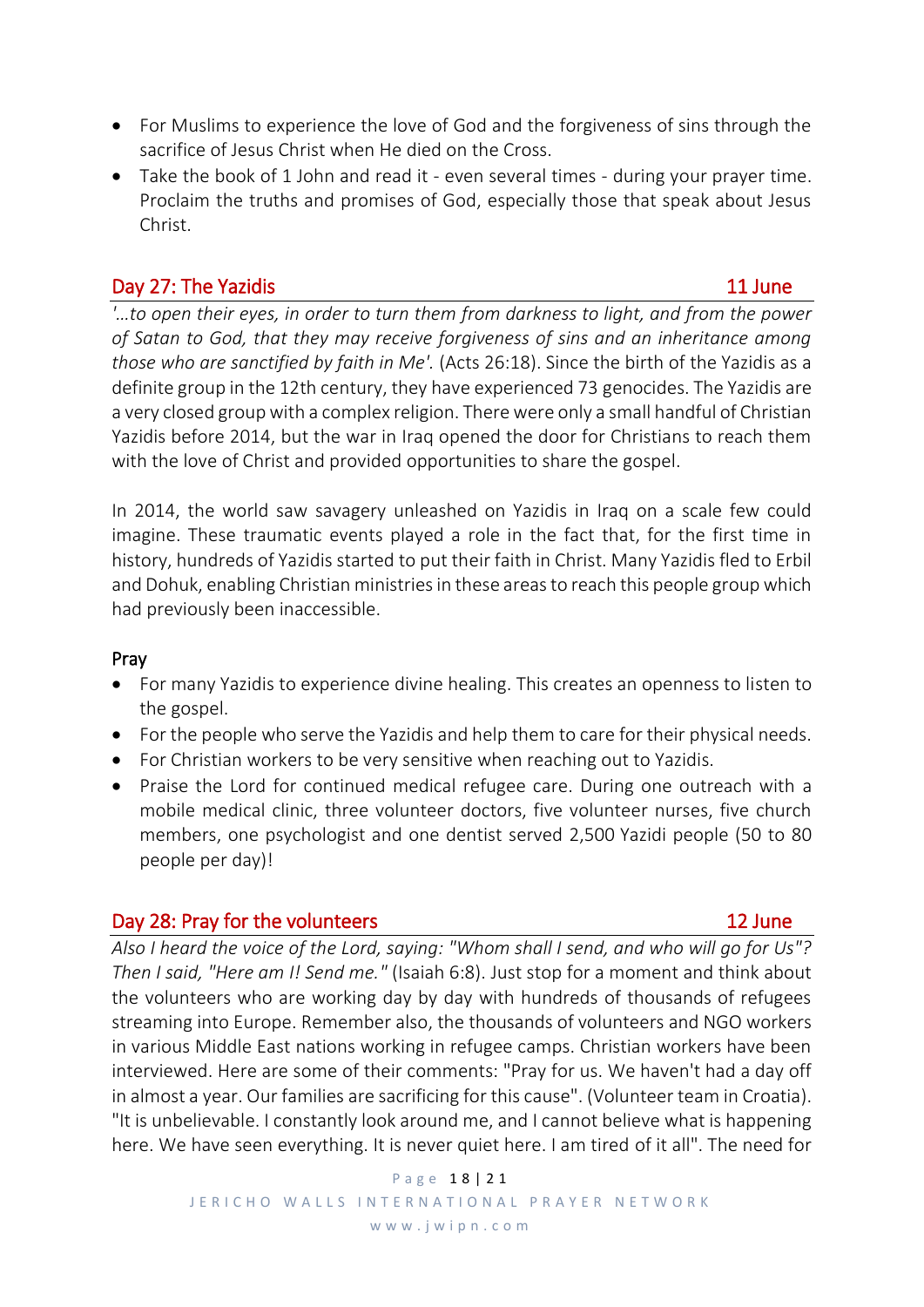workers is so overwhelming that the constant cry we hear from the Middle East and Europe is "We need more people to come and help"!

## Pray

- For more Christian volunteers, who are filled with the Holy Spirit, to go to this harvest field.
- According to the following two Scriptures for all volunteers, and especially for those from Christian organisations:
- *"Come to Me, all you who labour and are heavy laden, and I will give you rest".* (Matthew 11:28).
- *He gives power to the weak, and to those who have no might He increases strength. Even the youths shall faint and be weary, and the young men shall utterly fall, but those who wait on the LORD shall renew their strength; they shall mount up with wings like eagles, they shall run and not be weary, they shall walk and not faint.* (Isaiah 40:29-31).

# Day 29: Perseverance in trials 13 June

# *But if we hope for what we do not see, we eagerly wait for it with perseverance. Likewise the Spirit also helps in our weaknesses. For we do not know what we should pray for as we ought, but the Spirit Himself makes intercession for us with groaning which cannot be uttered.* (Romans 8:25-26). The biggest problem for Muslim converts is pressure from their families. The moment a Muslim becomes a Christian, he/she will very often experience violent resistance. In some cases, family members also convert, but this is very seldom. Families will first put all kinds of pressure on the person to return to Islam. This may include beatings, being locked up in the house, etc. In more extreme cases, they will kill or ostracise a convert from the family. From this point onwards, these converts live lonely lives without family and friends. They struggle to find work. They become outcasts in the community, and in many cases, they have to leave their city or town. For many, this pressure is just too much, and they go back to Islam. It is an unfortunate fact that many Muslims who come to Christ revert to Islam. The lack of support structures around them, or people to disciple them and help them become part of a "family" of Christians, are significant stumbling blocks.

# Pray

- For converts to persevere in the midst of much tribulation, rejection and humiliation.
- That God will give MBB Christians who can disciple them.
- That they will discover TV and/or radio stations that provide discipleship material and teaching.
- For new converts to find "safe houses", Christian families or churches, where they can feel at home, protected and loved.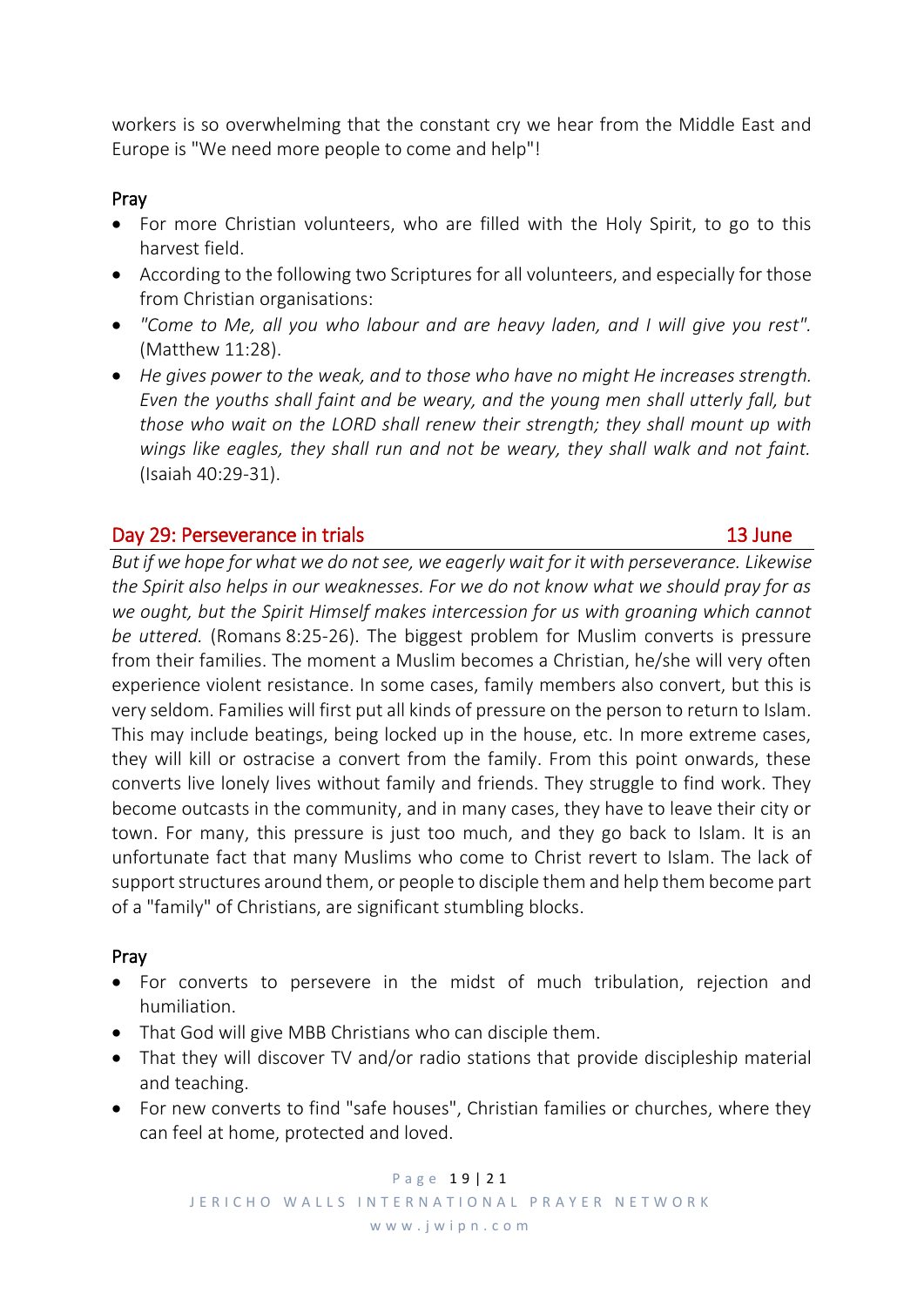# Day 30: Faith in Christ Jesus 14 June

*Then He opened their minds to understand the Scriptures, and said to them, "Thus it is written, that the Christ should suffer and on the third day rise from the dead, and that repentance and forgiveness of sins should be proclaimed in His name to all nations, beginning from Jerusalem".* (Luke 24:45-47, ESV). The central theme of the gospel of Jesus Christ is the promise that God will forgive our sins if we accept Jesus Christ and believe that He died so that our sins can be forgiven. In Islam, there is no concept of confession and forgiveness of sins without compensation through good deeds. Nor is there the command to forgive each other. Instead, Islam encourages revenge and the performance of rituals, in the hope that one day, a person's good deeds may lead to the forgiveness of sins. The burden of sin and guilt is what drives many Muslims to kill and destroy, hoping it will please Allah and result in forgiveness of their sins. When Muslims understand that faith in Christ Jesus will remove the burden of guilt and sin, they are overwhelmed with joy!

# Pray

- Thank God for Jesus Christ, our Saviour, whose death made it possible for all humans to receive forgiveness of sins and reconciliation with God.
- That the basic gospel of repentance and forgiveness will be shared with Muslims in such a way that the Holy Spirit will lead them to repentance, and that they will experience the joy of forgiveness.
- That Muslims will grasp, not only that God has forgiven them through Jesus Christ, but that He enables them to forgive others also. Pray that this revolutionary concept will lead to reconciliation between many tribal groups and nations in the Middle East and around the world.

# 15 June

# Eid al-Fitr Festival

*Eid* is an Arabic word meaning 'festivity'. *Fitr* means 'to break the fast'. *[Eid al-Fitr](http://www.when-is.com/eid-al-fitr-2017.asp)* begins on the first day of Shawwal, the month that follows Ramadan, and it is celebrated today. Rice, barley and dates are donated to people in need so that everyone can enjoy a holiday meal. This donation is known as 'Sadaqah al-Fitr' (charity of fast-breaking). In the morning, Muslims gather at outdoor locations or mosques and perform the Eid prayer. For three days thereafter, they visit family and friends to exchange gifts, they call distant relatives to wish them luck and prosperity, and they feast. In most Muslim countries, this 3-day period is a public holiday. Please pray for Muslims to be saved during the three days of Eid al-Fitr.